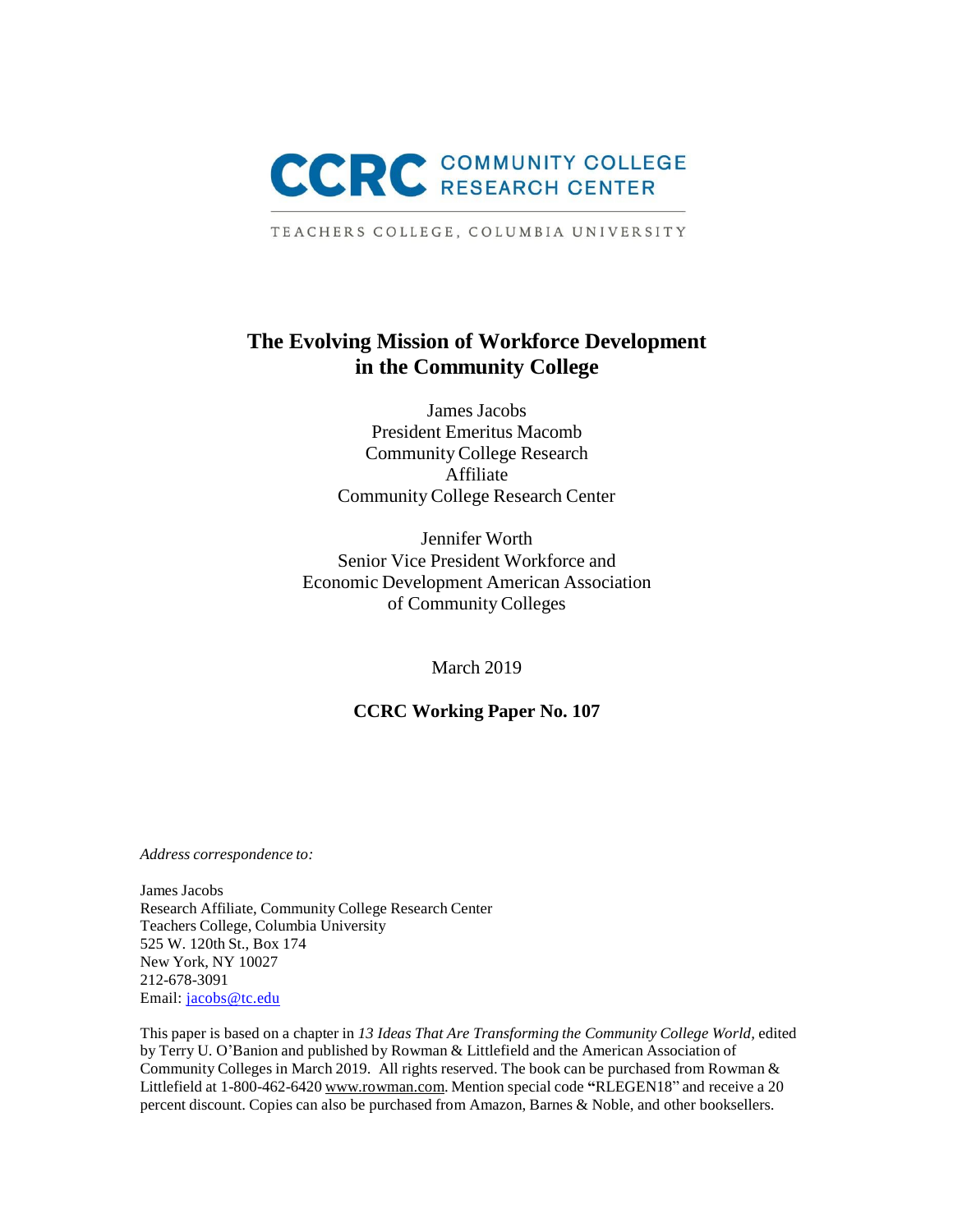#### **Abstract**

Postsecondary workforce development is one of the major innovations of the modern community college. In a workforce approach, curriculum is driven by the needs of local industry, course delivery systems are sufficiently flexible to meet the diverse needs of students and industry, and students experience a mixture of work-based and classroom learning. These features combine to help students succeed at a postsecondary education and gain important training with less than a four-year degree.

This paper describes how community colleges came to be a major resource for the nation's workforce development requirements and discusses the ways this role continues to evolve to meet the needs of students, employers, and local communities. The authors conclude by identifying major trends that will inform the future of workforce development in the American community college.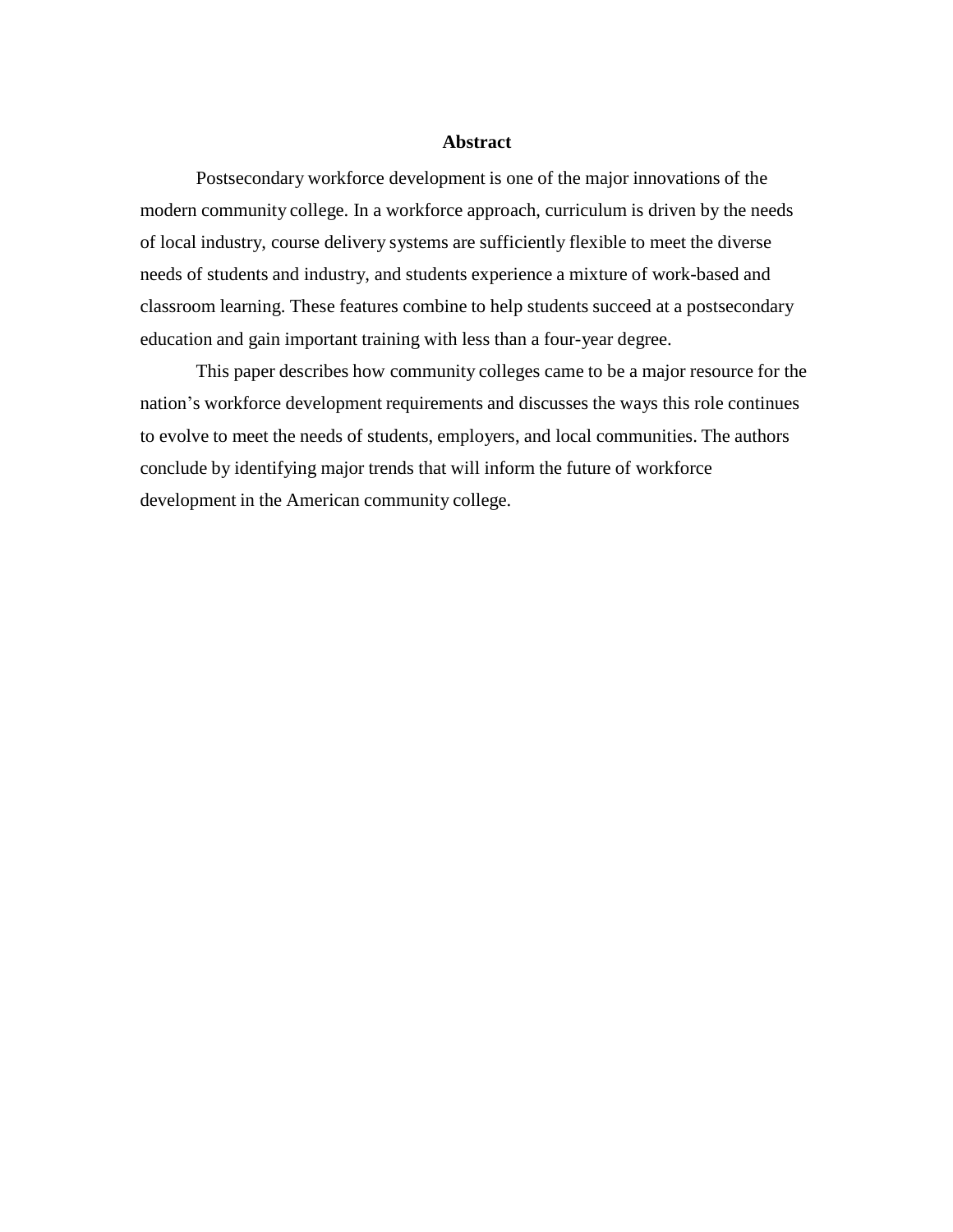## **Table of Contents**

| 3. The Impact of Modern Technologies and Business Organization on Workforce     |  |
|---------------------------------------------------------------------------------|--|
| 4. The Acceleration of Community College and Business Partnerships              |  |
| 4.1 The Development of Community College Consortia to Serve Businesses Training |  |
|                                                                                 |  |
| 4.3 The Evolution of Definitions of Community College Student Success 10        |  |
| 4.5 The Link Between High Schools and Community Colleges to Promote Early       |  |
|                                                                                 |  |
|                                                                                 |  |
| 5. Workforce Development as a Priority of Community Colleges  15                |  |
|                                                                                 |  |
| 5.2 The Role of the Philanthropic Community in Workforce Preparation 16         |  |
|                                                                                 |  |
|                                                                                 |  |
|                                                                                 |  |
|                                                                                 |  |
|                                                                                 |  |
| 5.8 The Emergence of Guided Pathways for Workforce Program Students  21         |  |
|                                                                                 |  |
|                                                                                 |  |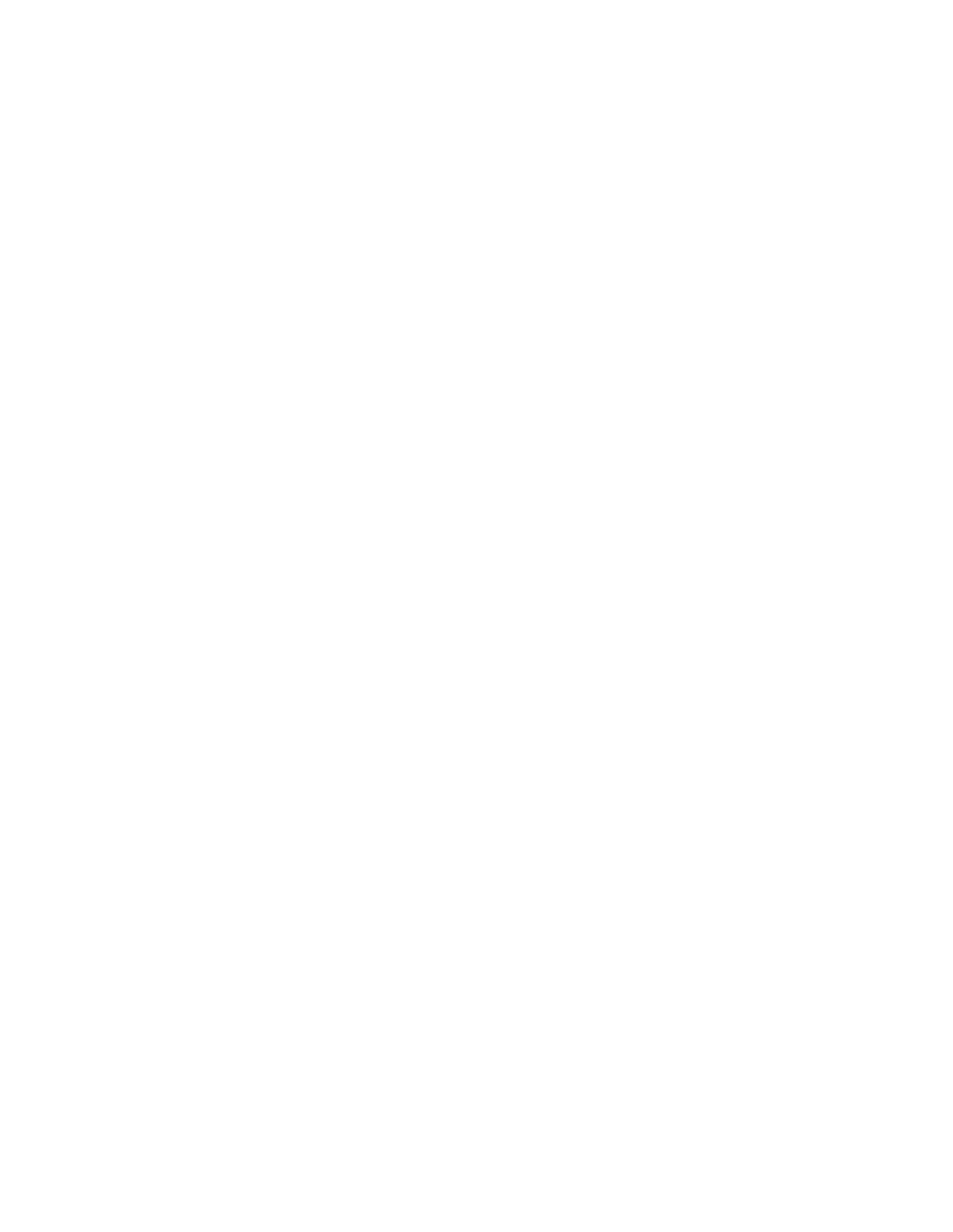## **1. Introduction**

Postsecondary workforce development is one of the major innovations of the modern community college. These approximately 1,000 institutions, considered as a group, are the best existing institutional candidates for a national workforce system in the United States. They provide workforce education for a diverse group of Americans from younger students transitioning out of high school to anyone of any age who wants to acquire skills to enter the labor market, to adults already working who wish to improve their existing skills. No other nation has developed such an extensive educational network of local institutions able to respond to its talent needs.

Most significant, this unique innovation, developed over the past century, was not a conscious product of federal policy nor the simple implementation of an educational blueprint from one educational theorist or the university system. Rather, it originates from local community activists who stimulated the fundamental "DNA" of the community college to respond to students and workers in the community who had to obtain skills to meet the needs of local industry. By focusing on local needs, they built a network of institutions that can respond to a national workforce agenda.

Unlike in many other advanced nations that have established a work-based learning system to increase employment skills, here in the United States it is the community college approach that has emerged as an important source of workplace learning. Its explicit goal is to provide open-door relevant occupational education and training to a diversified workforce, thereby reflecting the combination of responsiveness to employers' skill needs and students' concern for employment.

The essential features of this workforce approach are these: (a) curriculum driven by the needs of local industry; (b) delivery systems sufficiently flexible to meet the diverse needs of students and industry; and (c) a mixture of work-based and classroom learning, often with the actual equipment used at the workplace, and significant counseling and other wraparound services. These features combine to help students succeed at a postsecondary education and gain important training with less than a fouryear degree.

Many nations both in the advanced and developing world are rapidly copying this form of education for their workforce systems. Thus, the evolution of this workforce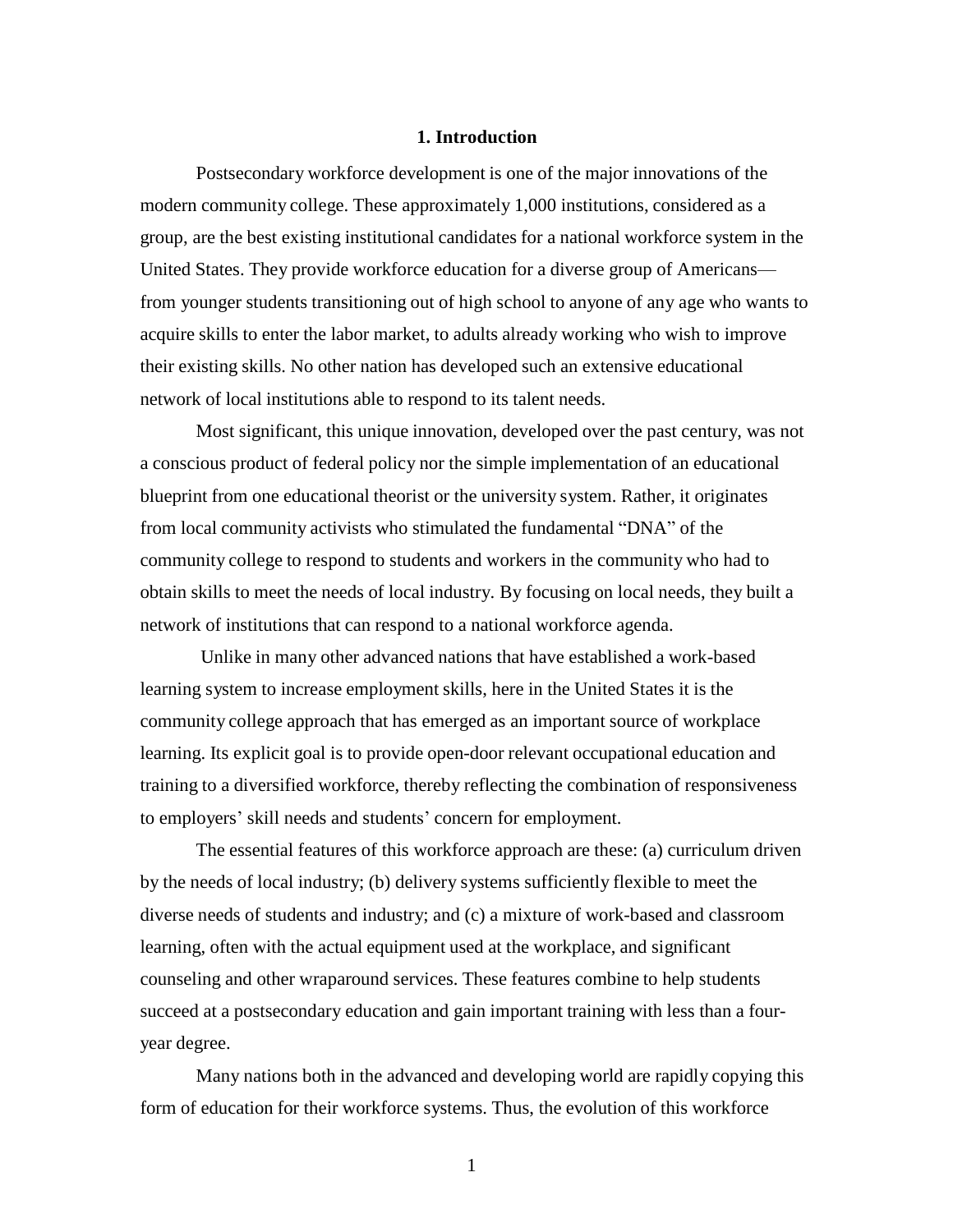development model is one of the major innovations that community colleges have brought to worldwide postsecondary education efforts. This paper discusses the ways this innovation continues to evolve to meet the needs of students, employers, and local communities.

## **2. The Early History of the Community College Concept**

The workforce mission was embedded within the origins of the modern community college. The earliest "junior colleges" were established with both a traditional liberal arts curriculum modeled after four-year university systems and programs that responded to the local needs of employers. Many of these junior colleges were established to relieve the research universities of the effort to educate large numbers of freshmen and sophomores so they could instead focus on their research mission. At the same time, alongside these programs for first- and second-year students, the colleges also developed occupational courses to serve local business and industry. As William Rainey Harper noted in 1900, "many students who might not have the courage to enter upon a course of four years' study would be willing to do the two years of work before entering business or the professional school" (cited in Cohen & Brawer, 1996, p. 214).

Community college workforce programs were often deemed "terminal degrees" because, unlike the liberal arts programs that prepared students to transfer to a four-year institution, the curriculum in the occupational areas focused on skills to meet the specific needs of local employers (O'Banion, 2016, p. 21) In their early years of development many community colleges viewed preparation for new jobs that required more than a high school diploma as their major goal. The American Association of Junior Colleges took a leadership role in the movement for terminal education and created a Commission on Junior College Terminal Occupations in 1939 to advocate for the employment mission of these institutions on a national level (Cohen & Brawer, 1996, p. 215).

In the post-World War II period, the occupational mission of the community colleges was solidified on the national level through efforts such as the G.I. Bill, which funded college for veterans. Specifically, the President's Commission on Higher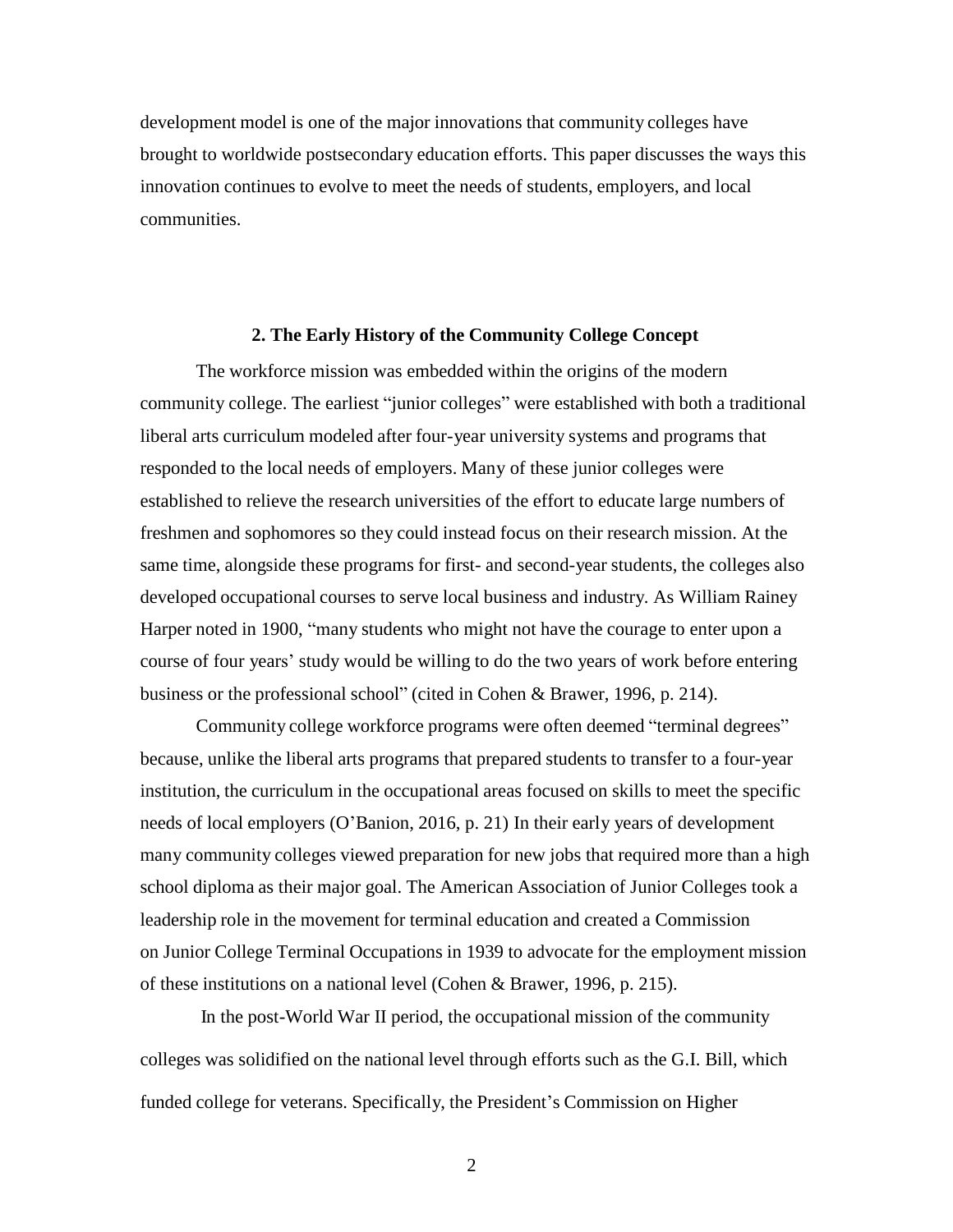Education, popularly named The Truman Commission, called for the formation of more community colleges.

> To meet the needs of the economy our schools must train many more young people for employment as medical secretaries, recreational leaders, hotel and restaurant managers, aviators, salesmen in fields like life insurance and real estate, photographers, automotive and electrical technical and . . . medical technicians, dental hygienists, nurses' aides, and laboratory technicians. (Grubb & Lazerson, 2004, p. 87)

Soon to be added to this list was nursing; indeed, within the Nursing Department at Teachers College, Columbia University, Mildred L. Montag, citing The Truman Commission, created the first associate degree nursing program in 1951. Until then most nurses were trained in "diploma programs," a quasi-apprenticeship training system managed by hospitals. Montag's program combined the technical requirements for nursing with liberal arts courses, justifying this new combination with a rationale that remains relevant today:

> Skill in the art of communication, knowledge of the economic system, understanding of people and social institutions, and an appreciation of the privileges and obligations of citizenship are all necessary if the student is to be able to function effectively as a person as well as a technician. (Quigley & Bailey, 2003, p. 22)

The rationale used to establish the associate degree of nursing program became a vital underpinning in the development of a national consensus that community colleges were the public institutions that could produce the skills needed for what were called the "semiprofessional" occupations. These occupations required more than a high school diploma but less than a four-year degree. The growth of these occupations across many sectors of the American economy aided in the incorporation of community colleges within the framework of federal policy. Federal workforce policy, originally initiated to support high school vocational education in 1917 with the Smith-Hughes Act, was updated in more recent iterations to include funding for community colleges. In addition, The Truman Commission, which promoted postsecondary education for returning G.I.s in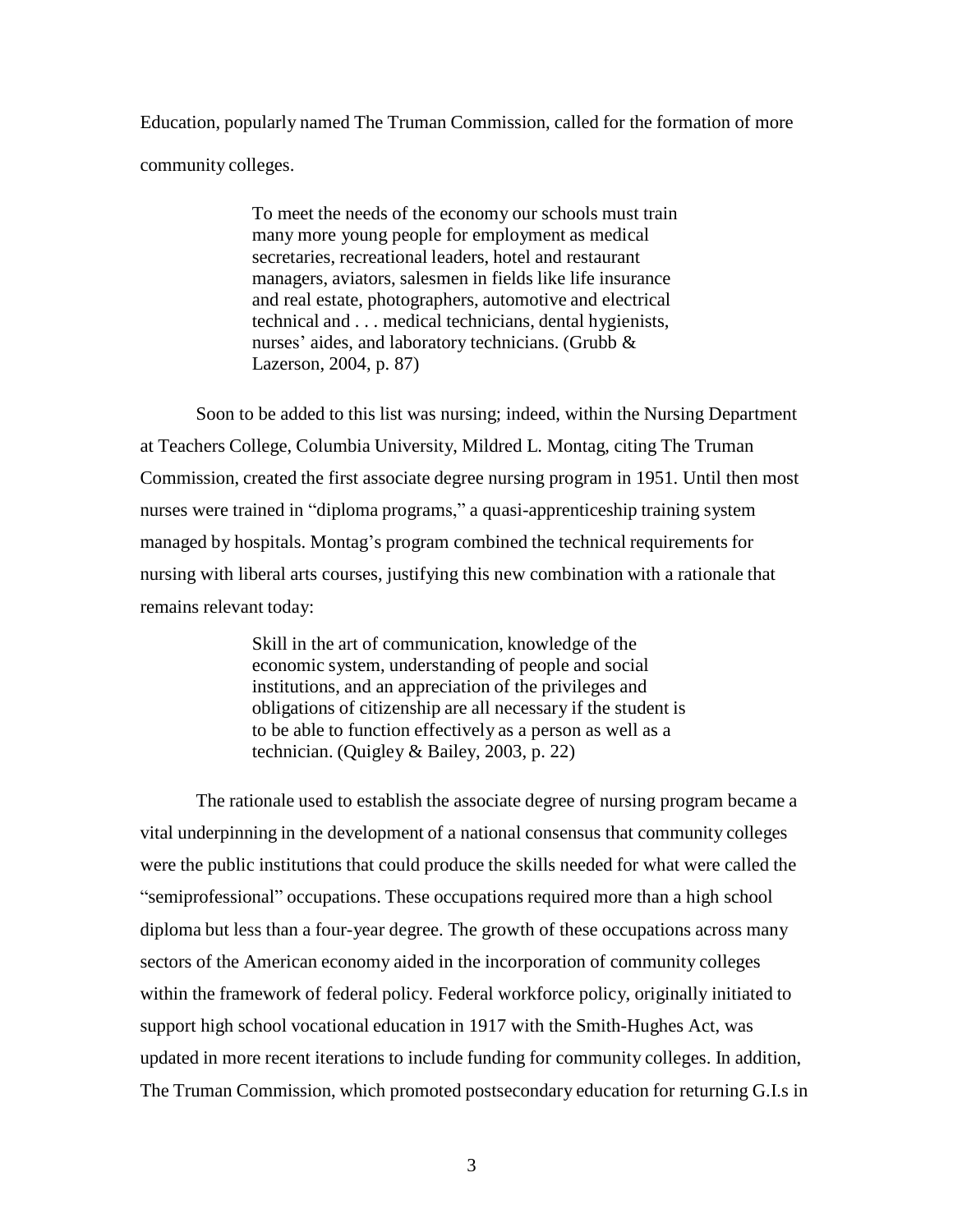1946, supported job skills programs at community colleges (Grubb & Lazerson, 2004, pp. 87–89).

Access to these funding sources, combined with a local desire for greater postsecondary education for the broad middle class, stimulated the vast and rapid expansion of community colleges in the period from 1950 to 1975. During this quarter century, the number of public community colleges grew by 150 percent (Cohen, 1998, p. 187). Most were developed through initiatives of local citizens who in part were responding to the needs of their communities for some form of postsecondary education beyond a high school diploma. They offered accessible, low-cost, relevant postsecondary education that would provide a gateway to economic opportunity for the expanding middle class. The American community college workforce programs evolved to meet the needs of their local communities.

# **3. The Impact of Modern Technologies and Business Organization on Workforce Development**

By 1975 there were over 1,000 community colleges enrolling over five million students, equal to all postsecondary enrollment 12 years earlier (Cohen, 1998). Their credit programs were typically found in two relatively separate parts of the institution: the traditional liberal arts classes designed to enable transfer to a four-year institution, and the occupational classes created for students who wanted to enter the workforce. In addition, often separate from these programs, many of the colleges developed work-based learning programs such as apprenticeships. Some also began offering occupational "enrichment" programs in their noncredit continuing education divisions for adults who wanted to start their own business by obtaining an appropriate skill in such areas as small engine repair, interior design, or real estate.

These program distinctions were reflected in the demarcation of degrees offered by the institutions. Colleges offered transfer programs with an associate of arts or sciences degree, the associate of applied science degree was considered terminal, and a number of occupational programs awarded students a one-year short-term certificate.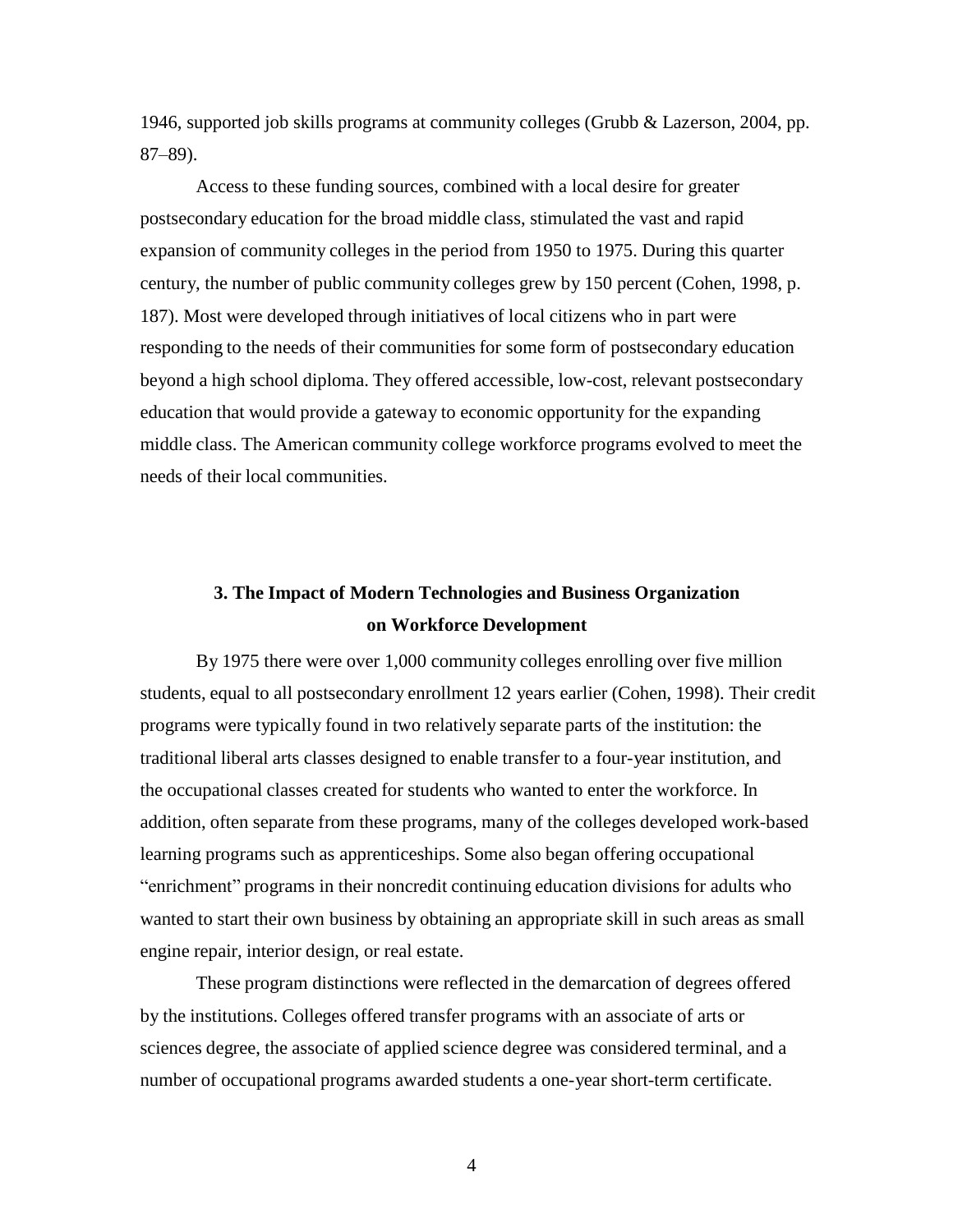Programs in continuing education offered no degrees, but sometimes the noncredit programs helped students secure a license or certificate that had value.

However, this neatly siloed organizational structure was disrupted by changes in the workplace and by public policy advocates who began to use the community colleges to support their economic development activities. New international competition encouraged companies to rapidly adopt computer-based technologies to increase their productivity. Companies' focus on technologies meant not only hiring individuals with greater skillsets but also increasing the skills of their current workforce. Thus, the implementation of these technologies altered the long-term distinctions between education and training—a far greater change than just the introduction of individual computer devices or programmable logic computers. The impact of these contemporary trends on the workforce development mission of community colleges increased the scope and value of workforce education.

The conventional wisdom among workforce educators bifurcated technical learning into two areas: (a) the teaching of generalizable skills that were found in any technology such as design, machining, or information technology, and (b) training in the mastery of specific skills associated with the specific internal processes of a company. Most vocational educators traditionally believed that workforce education should be the responsibility of the educational institutions but that training was the responsibility of the employer. The new computer-based technologies challenged this distinction because, to master them, both generalizable skills and specific training on vendor software had to be taught simultaneously (Jacobs, 1987, pp. 6–10).

Further, business practices changed as the result of both modern technologies and international competition. Not only were businesses becoming leaner, with layers of supervision eliminated and replaced by teams, but they developed a new emphasis on quality with the rediscovery of Statistical Process Control, an American-invented methodology for measuring and controlling quality in manufacturing that was used successfully by Japanese manufacturers. Thus new business practices needed to be introduced to incumbent workers, and American manufacturers turned to community colleges as training institutions (Jacobs, 1989).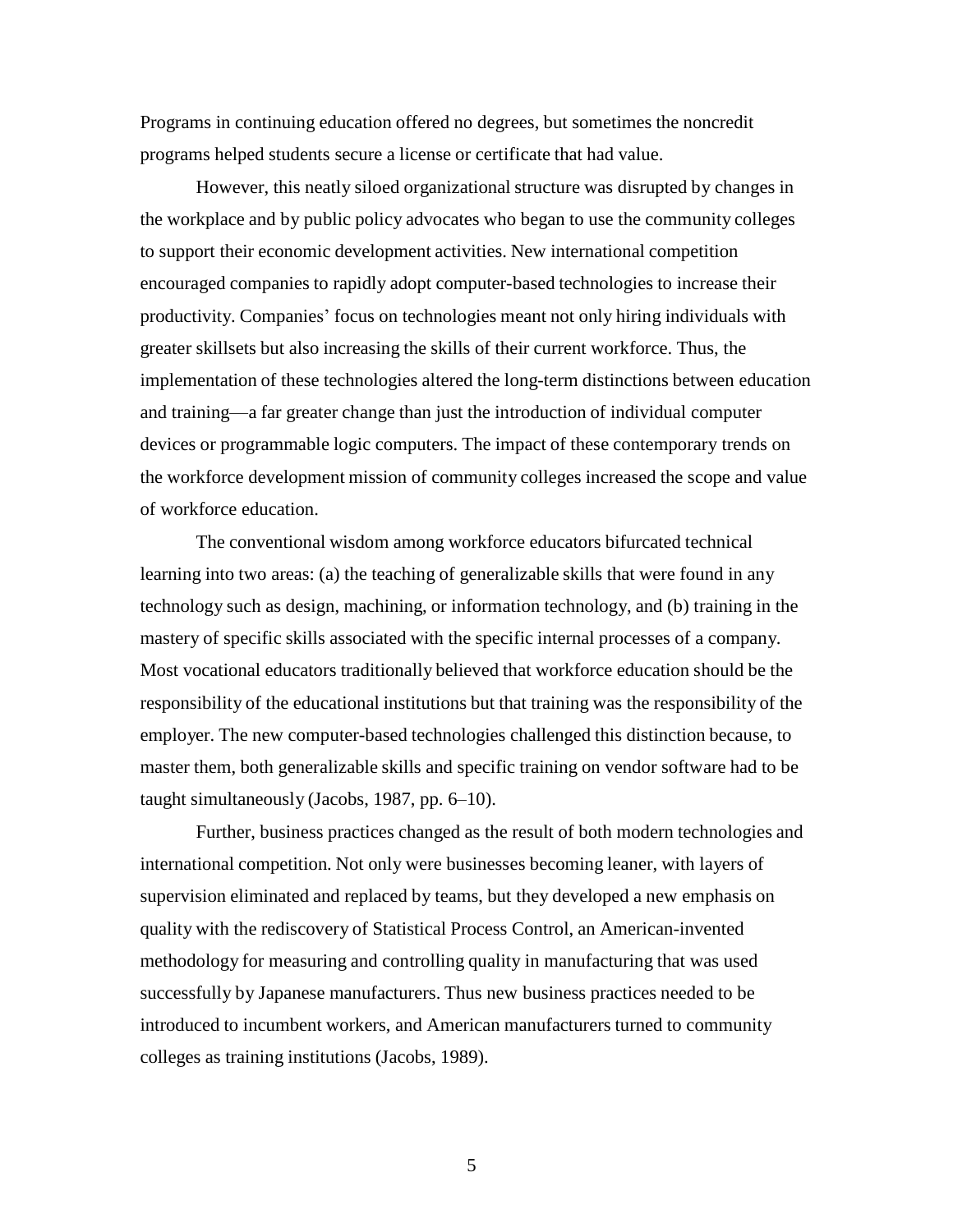Promoting an even more extensive partnership, some companies—especially those with multi-site locations dispersed throughout the United States—began to consider community colleges as a potential delivery system to meet their talent needs. In the early 1980s General Motors initiated a national training program for mechanics for its dealers, starting at Delta Community College in Michigan (Dougherty & Bakia, 1999, pp. 17–21). Following on that positive experience, General Motors then created the Automotive Service Education Program (ASEP) where students took automotive classes but focused solely on GM vehicles. When the students completed the program, they were absorbed into a GM dealership.

Ford, Toyota, and Chrysler soon followed with their own programs, thereby forcing many community colleges to create separate facilities and courses for these specific dealership programs. The design software firm, Autodesk, initiated an alliance of colleges to serve as a training platform for companies that adopted its Computer Aided Design (CAD) packages, giving colleges access to its software and training for college faculty to serve clients of Autodesk. These new industry–college partnerships created formal ties between the colleges and companies to perform company-specific training functions.

While many courses were integrated within the credit career and technical programs, others were developed outside the regular programs, resulting in the establishment of some new centers for technical training. These partnerships were noted by community college leaders and, in 1988, the American Association of Community Colleges (AACC) also acknowledged their significance in its major publication, *Building Communities:* "Partnerships with employers for training and retraining must be recognized as a vital component of the continuing education program in community colleges" (American Association of Community Colleges, 1988, p. 39).

These new company demands for training and education were also integrated into the economic development strategies of states (Rosenfeld, 1992). Until the late 1970s most successful state economic development policies consisted of a combination of investment in appropriate physical assets (railroad sidings, large parcels of land) and tax incentives to attract new investment. However, as the companies began to focus on their human capital, technology, and internal organizational needs, states initiated innovative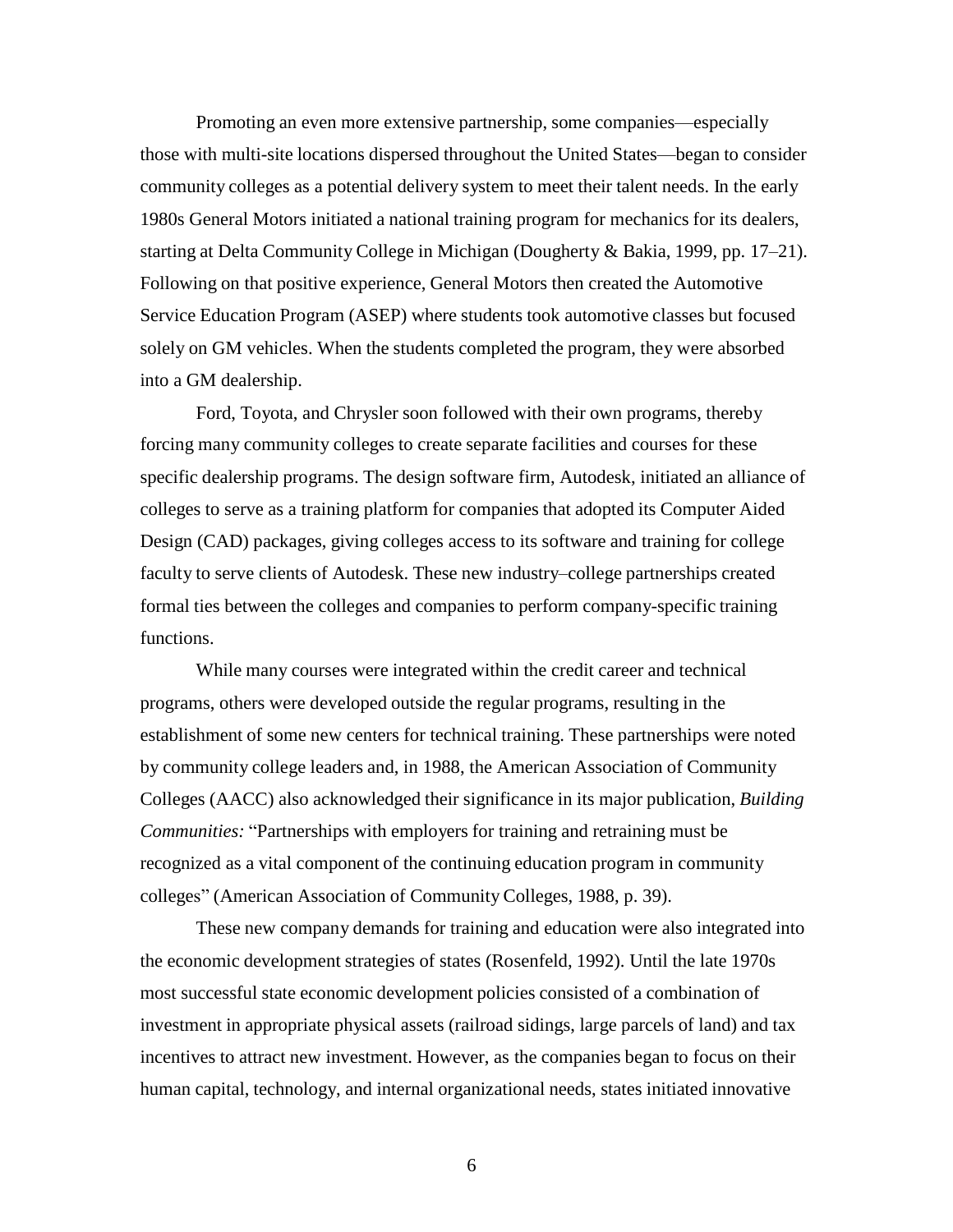programs to attract firms through training grants and the development of new public organizations dedicated to their "modernization."

This new emphasis on these economic development factors led to the establishment of state units such as the Michigan Modernization Service and the Ben Franklin Centers in Pennsylvania, which provided technical assistance to aid many small and medium sized manufacturing companies in implementing modern technologies. Community colleges played roles in these new organizations and were often called upon to train workers from the firms served. By the early 1990s these state innovations sparked the development of a program inside the U.S. Department of Commerce, the Manufacturing Extension Partnership (MEP), which was a federal/state effort to promote modernization among small and medium-sized manufacturing firms (Modernization Forum Skills Commissions, 1993).

As policymakers considered their options for designing training for these firms, the community colleges became logical implementers. They had four major characteristics that were very attractive to both the firms and policymakers concerned about economic development. The colleges were located near most major clusters of firms, were low cost, and could provide flexible schedules for the firms. Perhaps most important, colleges employed leaders and staff committed to the success of the firms as part of their educational mission. Thus, new state training programs in community colleges blossomed in many states (Jacobs, 1992).

## **4. The Acceleration of Community College and Business Partnerships**

The national recession of 1982 accelerated efforts to link community colleges and the private sector. It was not the first downturn in the economy in the post-war period, but it was the first major recession to occur when a substantial number of community colleges existed. As a result, for the reasons suggested above, companies and policymakers turned to community colleges to aid in economic recovery. Thus, added to the colleges' growing student market were displaced workers—individuals who needed new skills to re-enter the workforce. The AACC responded to these changes with the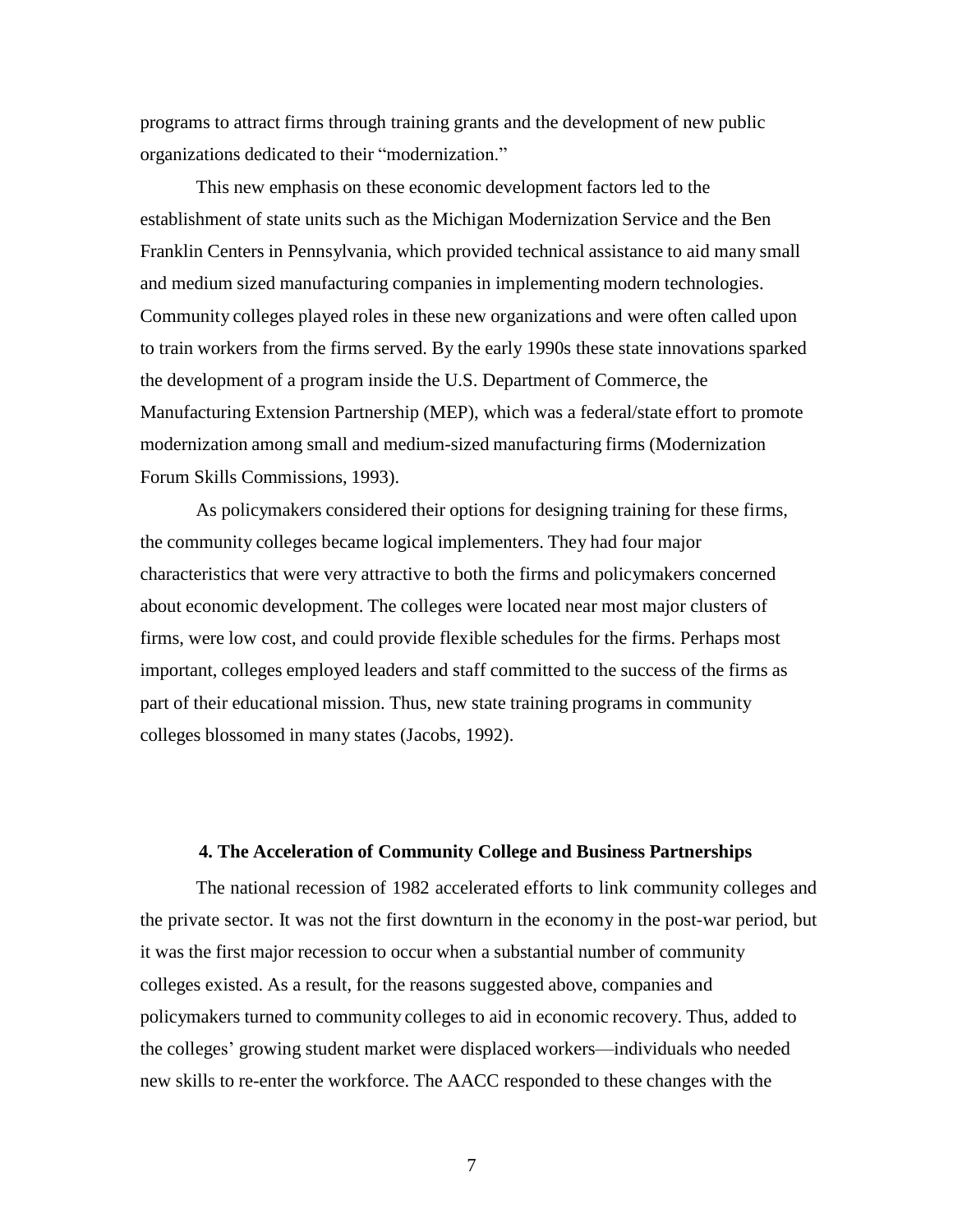creation of a new task force, Keeping America Working. For the first-time, job training initiatives such as the federal Comprehensive Employment and Training Act (CETA) program, which morphed into the Job Training Partnership Act, began to actively depend on community colleges as sources of training for dislocated workers (Day, 1985).

The growth of workforce development activities within community colleges produced new organizations to aid their new workforce development missions. One of the first was the Center for Occupational Research and Development (CORD), established in 1980 by Dan Hull in Waco, Texas. CORD assumed that one of the major needs of community colleges was the development of technical training programs more advanced than their previous vocational efforts, and it thus promoted the new institutional responses at community colleges to implement more sophisticated technical education and training (Hull & Grevelle, 1998). These stand-alone entities, which could deal with the new technical workforce needs of the local industries, were often called Advanced Technology Centers (ATCs). Most ATCs were not created within the traditional career and technical programs of the community college but were parallel to them and often administered by a new organization that emerged out of continuing education. Most of the relationships between ATCs and local companies were governed by contracts that were developed between the community college and the company and that defined customized training to be offered by the college (Grubb, Badway, Bell, Bragg, & Russman, 1997).

These new ventures served to orient community colleges around the needs of industry far more than the traditional vocational education programs did. While the mission was to develop programs that would prepare students for entry-level work, for the most part in the early 1980s traditional career and technical education was organized around the federal funding streams initiated more than half a century earlier, in 1917, by the Smith Hughes Act. The federal initiative of the 1980s, the Perkins Act, was organized around grants to states for curriculum development, equipment purchases, and leadership development. However, large corporations—especially the manufacturing sector—had facilities all over the nation. Community colleges, originally created to serve a local geographical area, had to figure out how to deal with the needs of companies in many parts of the country.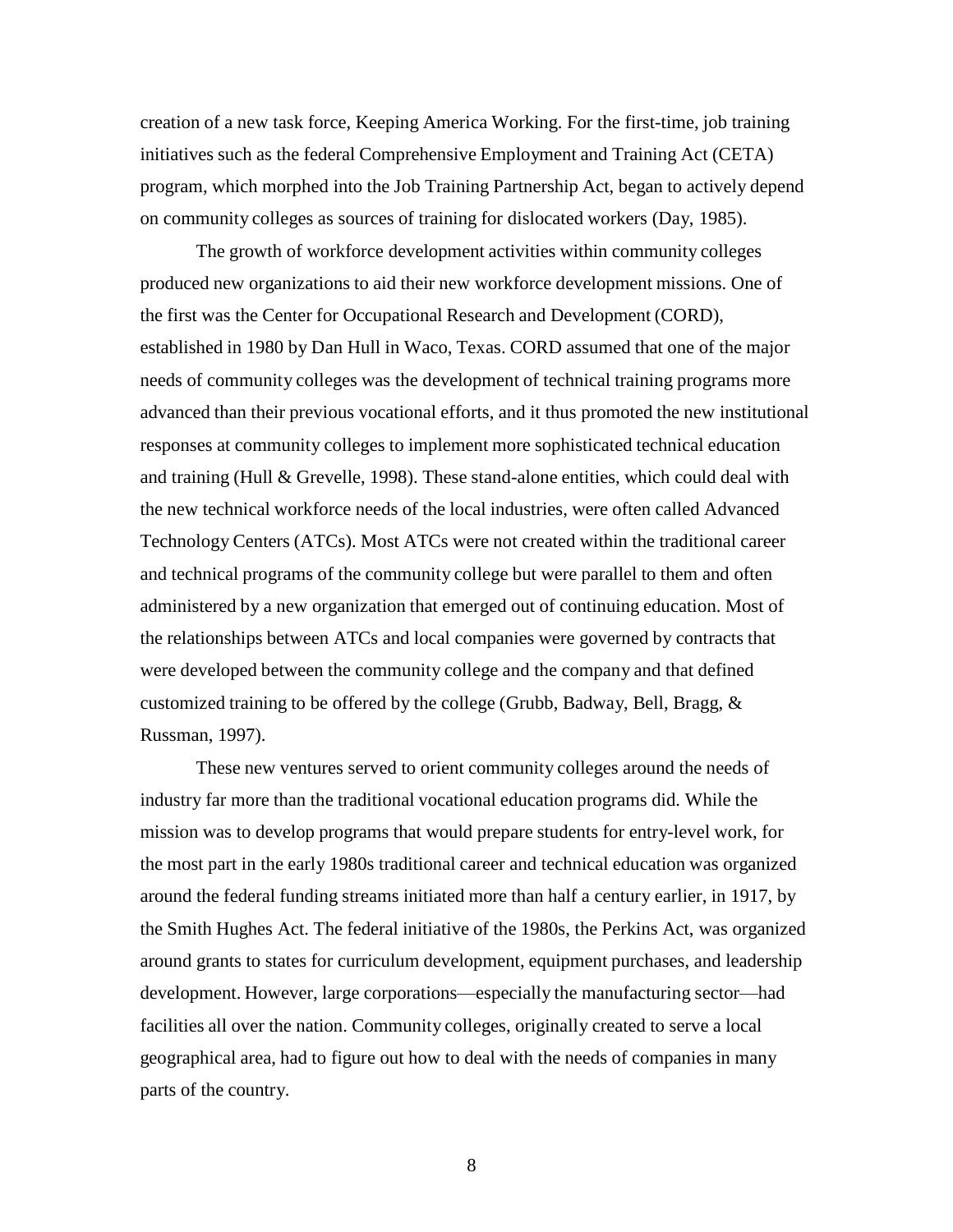# **4.1 The Development of Community College Consortia to Serve Businesses Training Needs**

In 1984, therefore, a group of ten community colleges, called the Mid-American Training Group, was established across state lines. The group placed an advertisement in *The Wall Street Journal* announcing its existence and desire to serve the needs of companies with facilities near the colleges. A similar organization, the Consortium of Manufacturing Competitiveness (CMC), comprised of community colleges located in different southern states, was created through the work of Stuart Rosenfeld of Regional Technology Strategies (Rosenfeld, 1992, pp. 18–19). These early consortia reflected the initial efforts of colleges to network with each other and the dominant industries in their regions to better meet the needs of students, industries, and communities.

## **4.2 The Advent of the Shadow College Within the Community College**

The impact of these national alliances created a new sense of awareness of the potential power of community colleges among policymakers far beyond their traditional supporters in the Department of Education and Department of Labor. The traditional sources of federal financial support through the Perkins Act or the Job Training Partnership Act did not apply to many of the company-specific training and statesponsored economic development activities. A new group of specialists emerged in the community colleges to create new programs and expand funding sources. Most of these specialists did not have traditional vocational education backgrounds in specific technologies, nor were they part of the traditional academic structure of the institution. More likely to come from continuing education backgrounds, they used their marketing and sales skills to solicit business and industry contracts. Community college leaders saw the value of these new programs and allowed them to bypass the traditional vocational education programs.

By the late 1990s these new units within the community colleges were frequently referred to as the "shadow college." Many of these were stand-alone operations outside the traditional credit-based organizational structure of the community college that reported directly to the Office of the President. They were the college's local representatives to business and industry, as well as to state and often national economic and workforce policymakers. Their separation from the traditional college programs was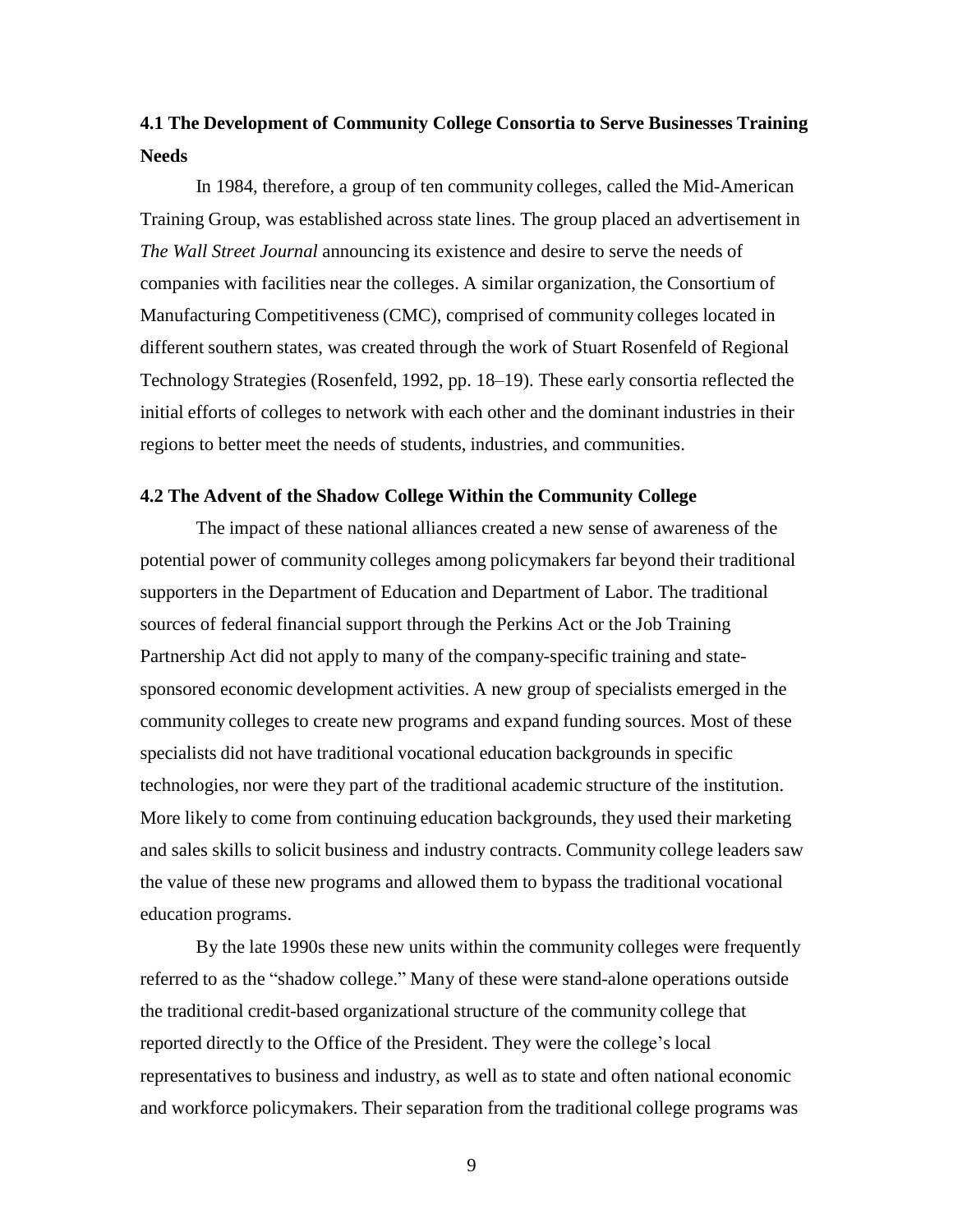encouraged by some community college presidents who believed their shadow colleges would provide significant new revenue streams. As a result, they were given internal resources and attention not normally afforded many of the regular occupational programs (Jacobs & Teahen, 1997, p. 14).

Many shadow college units were established as auxiliary enterprises with the specific intent of becoming self-sufficient, although most of their operations were housed within the institution, meaning that expenses for buildings, utilities, and even salaries were subsidized by their institutions. However, in part because of the shadow college's emphasis on financial accountability, the individuals who were attracted to work there were the most entrepreneurial and risk taking of community college personnel. They valued their independence from the institution and often conflicted with traditional parts of the college. Many came from local industry or were involved in marketing, grant writing, or public relations work. But as they grew, many began hiring their own facility and often had their own equipment and separate advanced technology facilities. Their style of work mirrored high-performance organizations in the private sector (Jacobs  $\&$ Teahen, 1997, p.15–16).

Often there was considerable internal conflict within community colleges between the shadow college and traditional vocational education programs. The traditional programs were concerned that the shadow college's activities competed with them. In many instances, however, faculty hired by the shadow college were paid less and were excluded from faculty bargaining units. The shadow college administrators often complained their students lacked access to counseling and other wraparound services provided to traditional students. In addition, since many of the programs operated as "noncredit," the conventional federal student aid programs such as Pell Grants were not available to the students (Grubb et al., 1997, pp. 40–42). Sometimes the conflict extended outside the institution as both the traditional vocational programs and the new contract education programs competed to market their programs to the same firms.

## **4.3 The Evolution of Definitions of Community College Student Success**

There were also conflicts over definitions of a successful college program. Where traditional community college programs focused on student employment and earnings, many of the shadow college programs were considered successful if they contributed to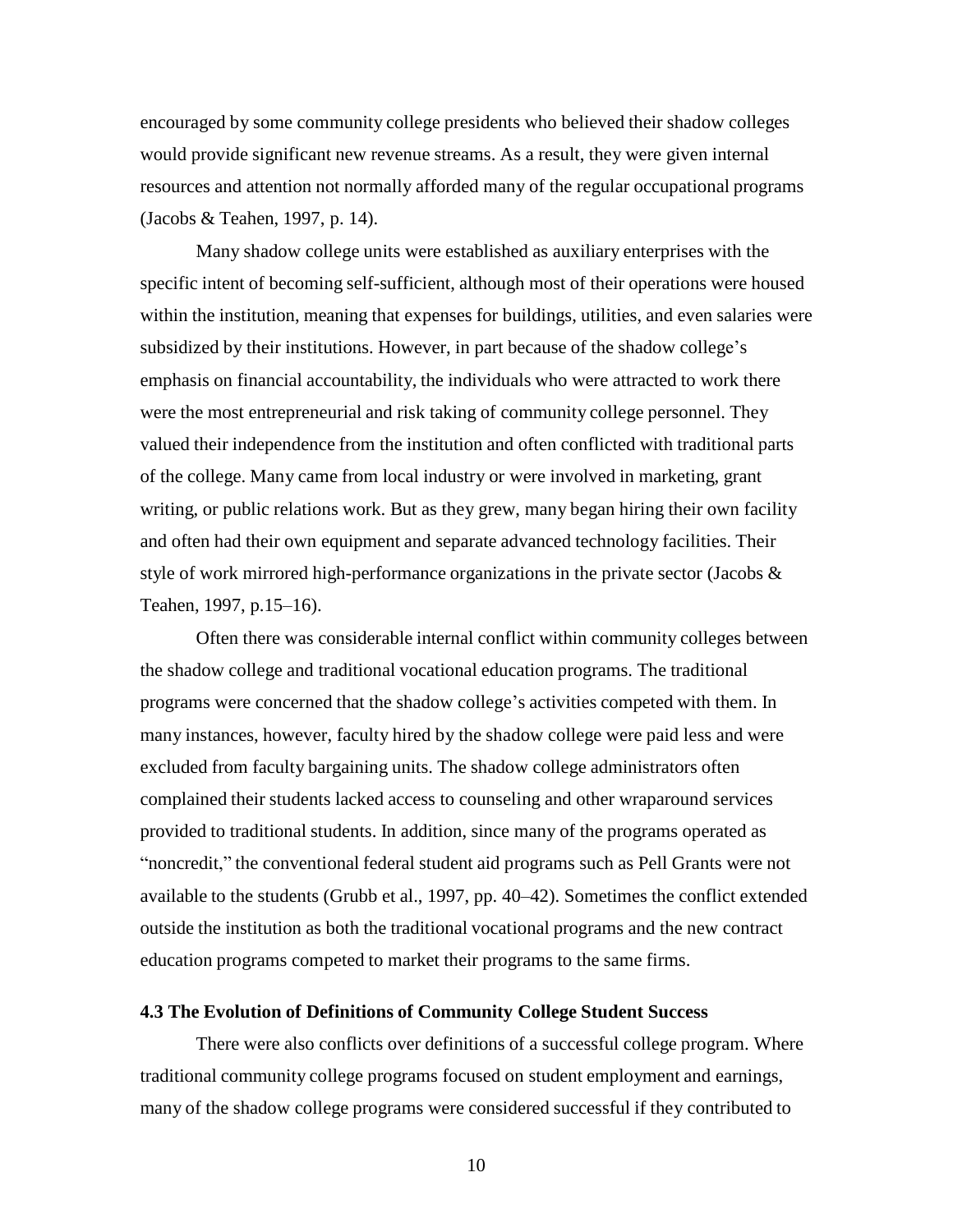enhancing the competitive position of the firms requesting the training. Moreover, while there was an academic calendar and structure to the credit classes in the traditional programs, the customized units operated year-round without credit, delivering instruction anywhere and anytime, producing a very different operating culture that stressed agility and responsiveness more than organizational consistency. (Van Noy, Jacobs, Korey, Bailey, & Hughes, 2008, pp. 26–28).

In many instances, record keeping and discussions of how to evaluate the noncredit activities were central to issues of institutional effectiveness (Grubb et al., 1997, p. 42). During this period, many of the colleges with large noncredit organizations developed an important perspective that became fundamental to this divide: All learning is learning. This meant that regardless of whether a course was for credit or not, it was the responsibility of the institution to ensure that learning took place and that the goals of the institution were reflected. This perspective became very important for the community colleges 20 years later when states began to develop significant measures of accountability that stressed measurable outcomes regardless of credit or noncredit status.

Moreover, the growth of noncredit education allowed community colleges to respond to two major developments in private sector skill development practices. The first was that skill standards and other forms of non-degree certification were established as norms in some of the emerging information technology sectors. While some standards and certifications were maintained inside the supply chain programs of major companies, a good many emerged from the needs firms had in their hiring practices, especially in the information technology sector. They served as signals to indicate those who earned these certificates had specific knowledge of a software product or operating system. These certifications, such as the Microsoft Office Specialist and Cisco Entry Network Technician certifications, were organized around the products of the vendors, and they raised a significant pedagogical issue for educators: Was this training or education or both? (Jacobs & Grubb, 2006, pp. 134–137). In addition, if the goals were related to performance, not seat time or course completion, would education for these certifications not be best taught in the shadow college rather than in the traditional course sectors?

Even in the traditional occupational courses, new computer technologies were having an impact. It was hard to teach anything in information technology programs that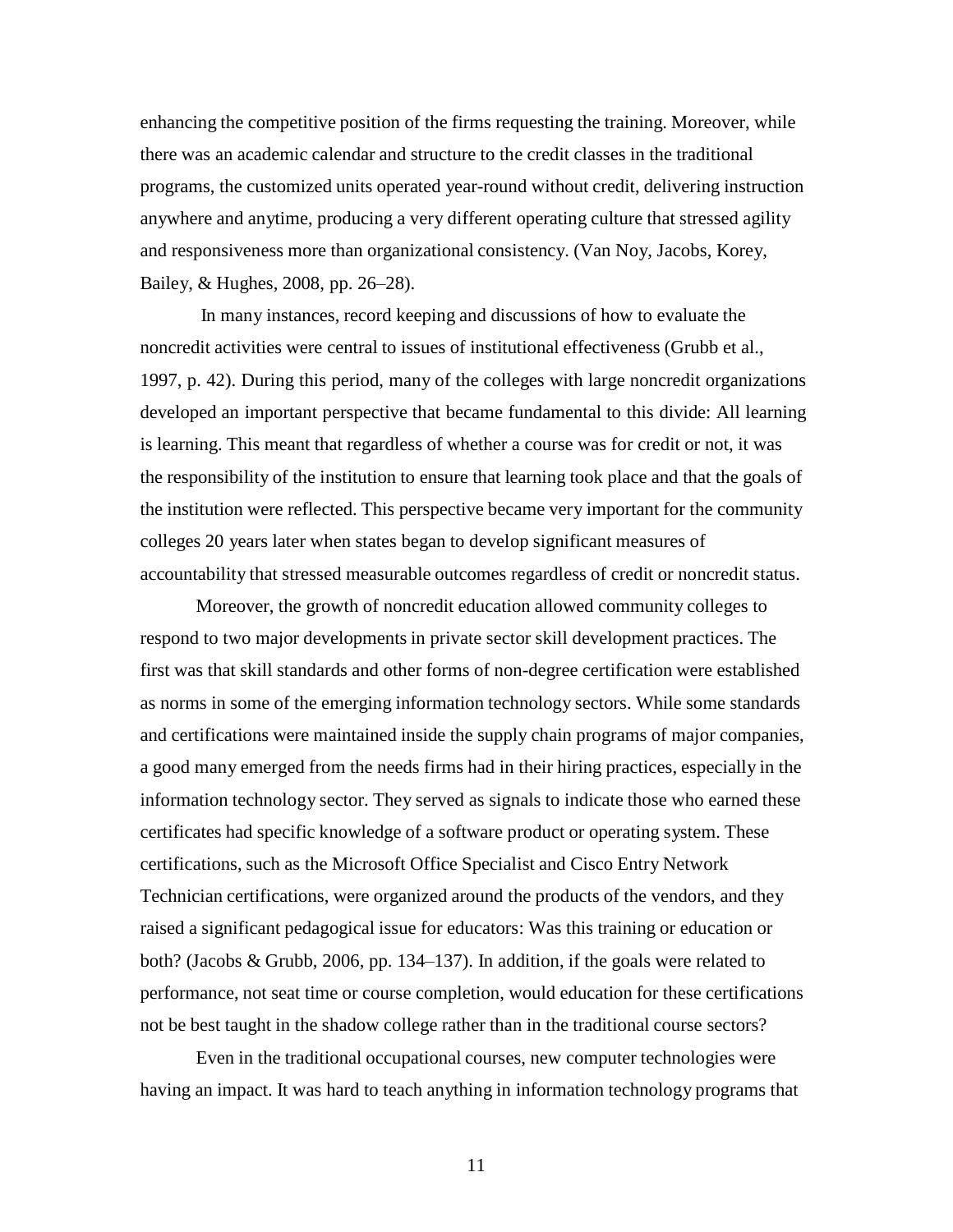was non-vendor specific—i.e., teaching CAD required the adoption of a specific system—and whether it was in the credit or noncredit program meant a choice. So, the development of education for these new certifications posed significant issues that would reemerge in the present period of workforce development at community colleges (Carnevale & Desrochers, 2001).

#### **4.4 The Role of New Technologies in Community College Education**

Another issue within the private sector was the growing significance of continuous training and adjustment as the new technology-infused workplace required more than technical skills. As more work was performed in teams and continually assessed, with rapid adjustments through performance measurement, worker mastery of "soft skills" such as communications and project management became vital for firms (Jacobs, 2001). Demands for both soft and technical skills resulted in a significant repurposing of adult education programs in the 1990s. Whereas in the past adult education was considered primarily a public K-12 school function to ensure that all adults could obtain a high school diploma through passage of the GED, a new policy consensus emerged that called for career preparation as one of the fundamental aspects of adult education. It reflected the increasing skills needed in the workplace and the reality that a high school diploma was not sufficient for much entry-level work. Thus, states began to shift some of the responsibility for adult education to community colleges.

Research on programs in states such as Washington indicated that income and employment potential rose significantly for adults who were prepared not only for obtaining their high school diploma, but also for success in a community college technical program. The development of programs to bring adults into community colleges was often initiated on the noncredit side, but soon became part of the credit programs as well—and served to underscore an additional mission of the community college: the preparation of low-skilled adults for college success (Liebowitz & Taylor, 2004).

During this period, however, not all the changes to community college workforce programs were outside the traditional for-credit sectors of the institutions. The new computer-based technologies required substantially upskilling technical workers. To wit, one very significant new federal policy initiative in workforce education emerged with Congress's passage of the Scientific and Advanced Technology Act in 1992. The act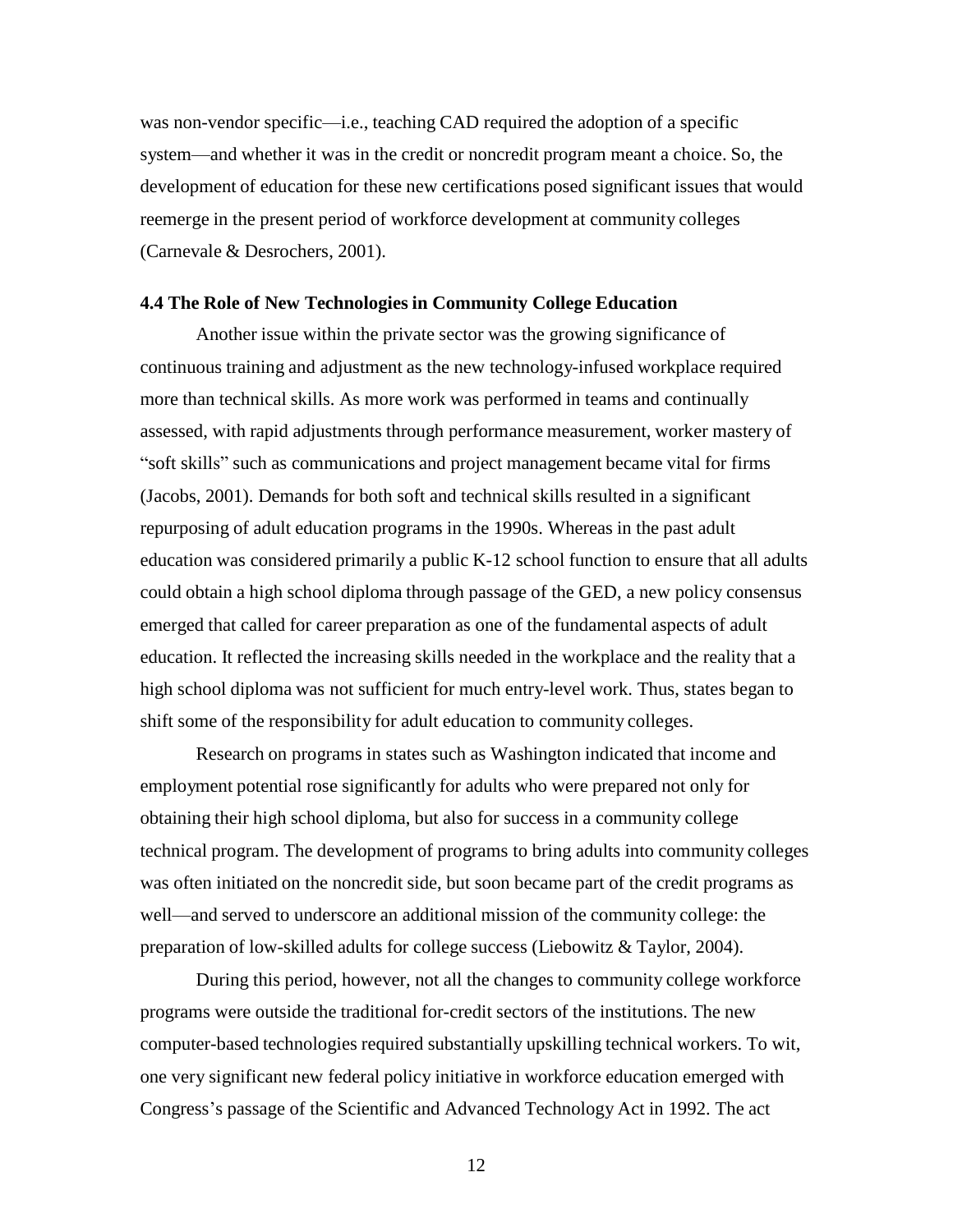sought "to encourage, guide, and support our nation's community and technical colleges in preparing science and engineer technicians to support U.S. employers in advanced and emerging technical fields" (Teles, 2012, p. 15). It established the Advanced Technological Education (ATE) program, designed to provide funding for community college faculty to develop curricula that would produce technicians in the emerging fields of telecommunications, nanotechnologies, and cybersecurity. These degree programs were in technical areas that could lead to a four-year degree.

While the initial funding of the program was only \$40 million—significantly less than federal funding for community college programs from the U.S. Departments of Labor and Education—it was expanded and funded by Congress over the next 15 years. By 2010 over \$720 million in accumulated funds had been invested by the National Science Foundation (NSF) in new technical programs. This NSF–ATE funding became an important source of revenue for many innovative occupational programs within the traditional credit parts of the institution. These programs also brought together technical instructors with science and mathematics instructors to form new coalitions within the community college that supported goals to increase the numbers of high school students prepared in science and technology. And as the skills required by many occupations continued to increase, the ATE was very important in orienting community colleges toward an understanding of the future trends in industry (Teles, 2012, pp. 19–21).

# **4.5 The Link Between High Schools and Community Colleges to Promote Early Attention to Careers**

A major federal initiative in the 1990s linked community colleges and high schools to develop new alliances so that students acquired both occupational skills and knowledge of career opportunities in the areas of science and technology. This program, named Tech Prep and administered through the U.S. Department of Education, provided specific funding for collaborations among high schools, community colleges, and employers focused on preparation for work. In Tech Prep, community colleges and secondary vocational educators were working together, and these early experiments provided a significant foundation for many of the dual enrollment and early college programs that emerged after 2000. In many ways the significant roles now played by community colleges in offering postsecondary education to high school students were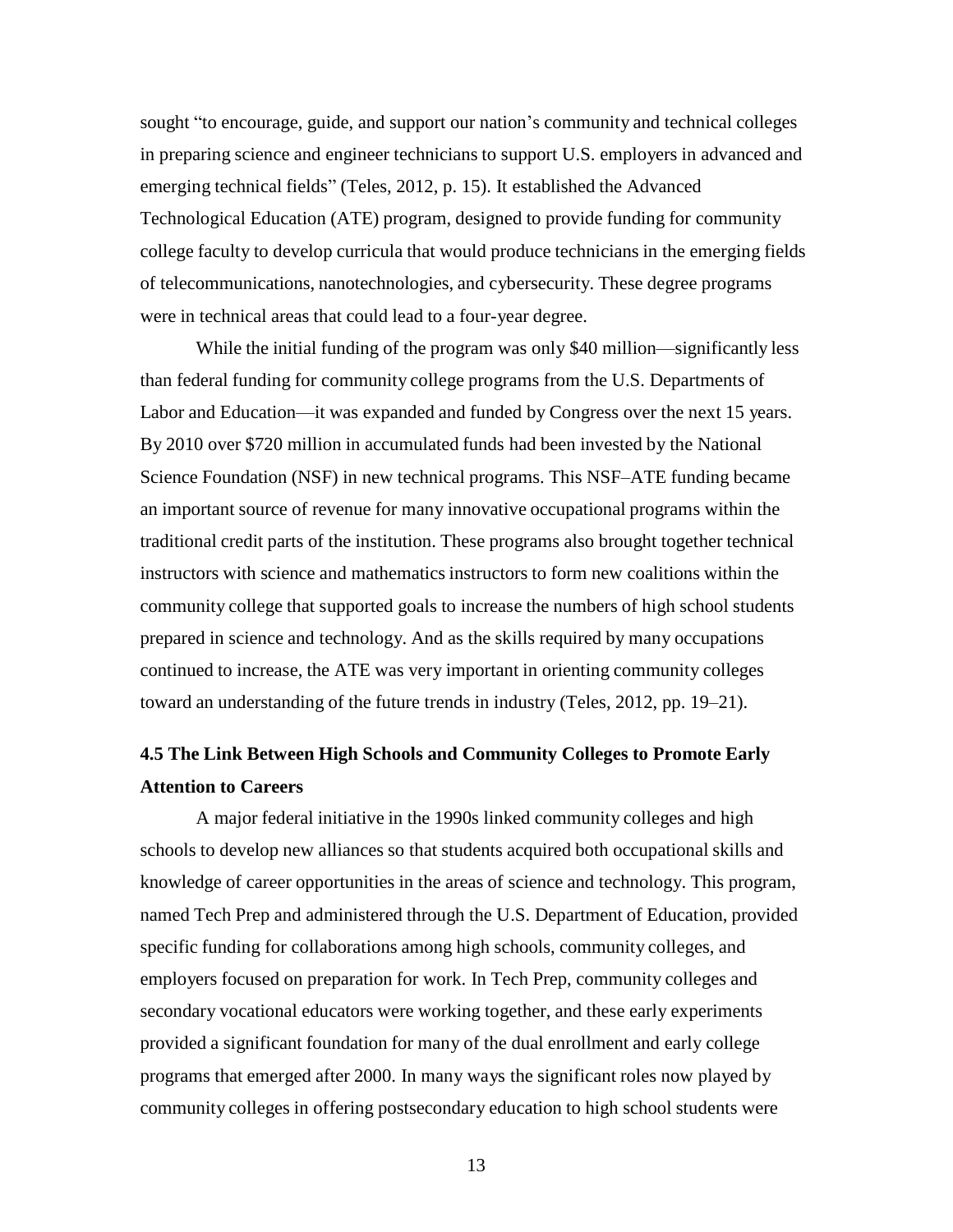based on the original efforts of Tech Prep (National Assessment of Vocational Education, 2004, pp. 171–193).

#### **4.6 Community College Entrance into the Four-Year Degree Arena**

Community colleges were also advancing their own response to workplace demands for skills beyond an associate degree. In addition to developing better ties between their programs and four-year degree programs, some community colleges believed they should advance their own four-year degree programs to accommodate the growing need to train technicians. The concept of the applied baccalaureate began to be widely discussed in community colleges in the late 1990s. Applied baccalaureates were bachelor's degrees in specific technical areas which filled the specific needs of dominant industries in the community and were not being addressed by area four-year colleges and universities. They were awarded in areas such as criminal justice, computer aided design, or a niche training area such as nuclear power technologies (Floyd, Skolnik, & Walker, 2005). In some states such as Florida, community college leaders convinced the legislature to develop four-year degree programs on their campus; other states such as Washington and California are still exploring these programs.

These attempts by community colleges to develop their own four-year programs were often met with furious political opposition from four-year institutions (Makela, Bragg, & Harwell, 2015). The battle lines were drawn especially in one very critical area, nursing, where the four-year colleges fought hard against community college development of their own Bachelor of Science in nursing (BSN) programs. Motivating this dispute were changes in the health care industry that began to value BSN degrees over nursing associate degrees (Karp, Jacobs, & Hughes, 2003). This conflict continues today and reveals an important challenge for future workforce programs at community colleges as the skills needed by employers will require more four-year degrees even for entry level work.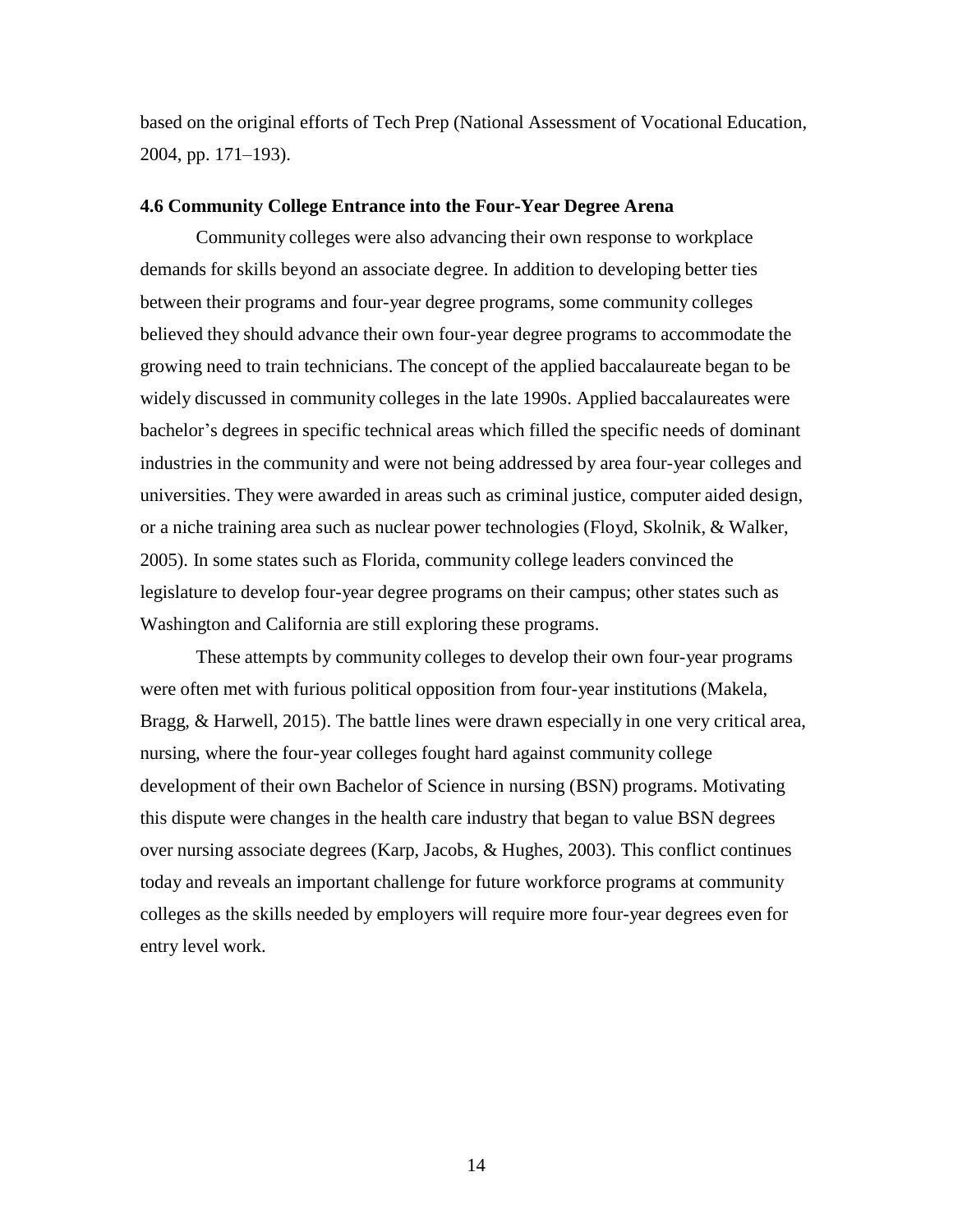#### **5. Workforce Development as a Priority of Community Colleges**

As the new millennium got under way it became increasingly clear to community college leaders, policymakers, business and industry, and federal and state legislators that workforce development was not only a central mission of the community college; some saw it as a priority of the community college. As Jamie Merisotis, President of the Lumina Foundation, said, ". . . to deny that job skills development is one of the key purposes of higher education is increasingly untenable" (as cited in Altschuler, 2014, para. 5). When the majority of community college students are enrolled in workforce programs rather than liberal arts programs, and when workforce programs are funded extensively by state and federal agencies and by foundations over other community college programs, then it becomes even clearer where the priority is.

If workforce education is to continue to evolve and remain a priority for community colleges and for the nation, a number of key issues and developments need to be addressed. Some of the more pressing issues and developments are reviewed in the following section.

## **5.1 Relationship of Credit and Noncredit Education**

Noncredit workforce education continues as an area of growth at most community colleges. Noncredit programs are more flexible than credit programs and are more easily tailored to the needs of business and industry. In addition, individuals, particularly adults, are attracted to noncredit programs because they offer short-term programs linked to specific jobs.

There is growing awareness, however, that credit and noncredit programs should not be separate but aligned with each other to provide students opportunities for immediate and long-range skill development. Many colleges are developing "bridges" within their institution where noncredit courses are linked to credit programs so adults who come for an immediate job training program can then more easily access credit programs if their career plans change. To better assist students in exploring such transitions, counseling and other wrap around services are now being made available to students enrolled in noncredit courses and programs.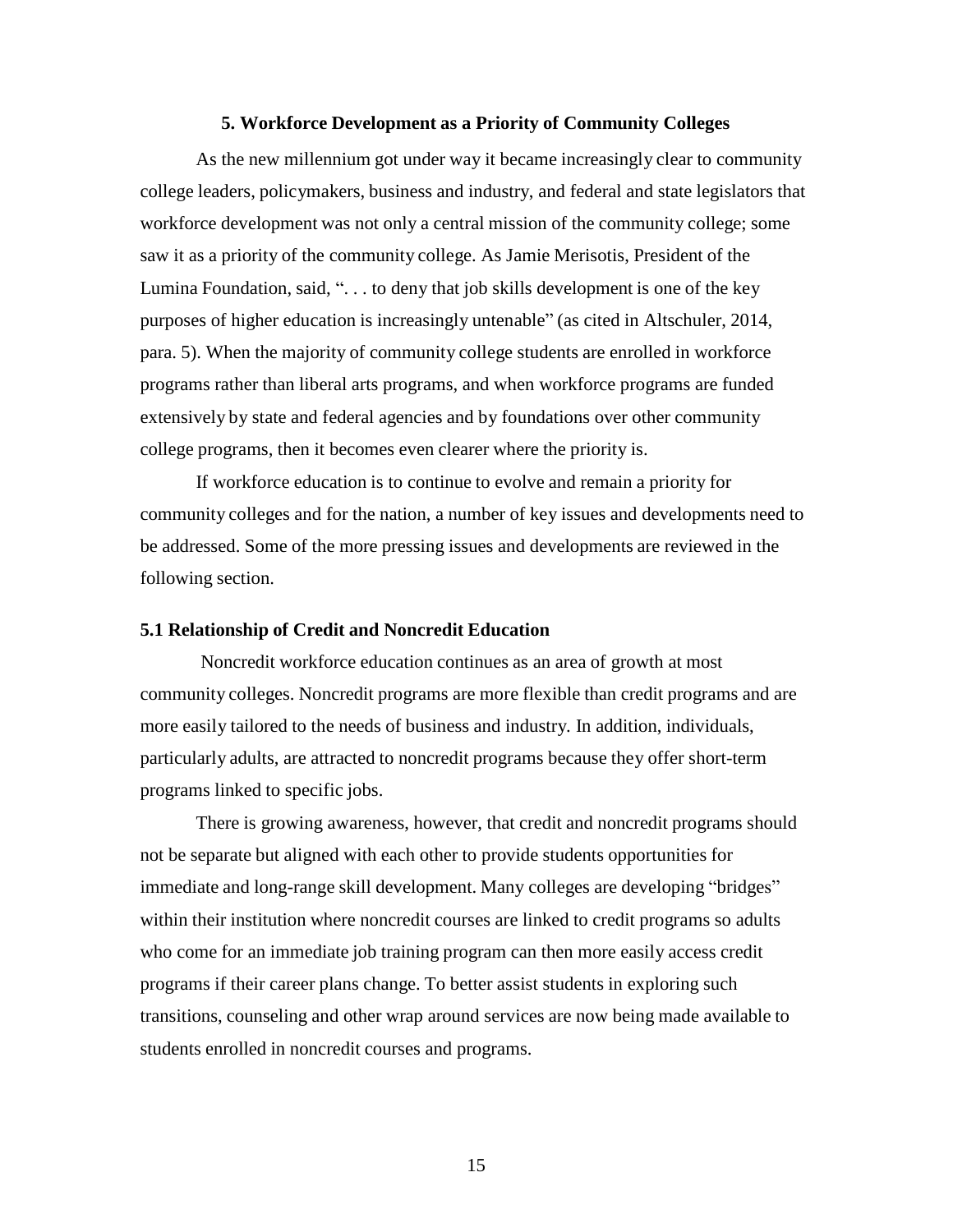#### **5.2 The Role of the Philanthropic Community in Workforce Preparation**

In the past decade, there has been considerable interest from philanthropic organizations in the workforce development activities of community colleges. Many foundations took note of community colleges as potential vehicles to promote their goal of enabling all Americans to achieve self-sufficiency through sustainable wage jobs. They supported programs targeted to low-income workers, funded projects previously supported only by the U.S. Department of Labor, and promoted state initiatives to eliminate poverty and increase literacy. Many foundations place priority on equity and the elimination of poverty, and they are beginning to understand that workforce education programs in community colleges that focus on educating low-income students to secure sustainable wage jobs align perfectly with their goals.

Many foundations champion changes in policy to ensure a better return on their investments and often support statewide projects as a laboratory for more significant change. The "Bridges to Opportunity Program" funded by the Ford Foundation is an example of a large-scale effort in six states in which community colleges focused on the needs of low-income citizens. When community colleges collaborated with state policymakers substantial changes occurred in the existing state workforce programs and in the programs and practices of the participating community colleges.

When community colleges and foundations collaborate and align their goals and resources, some very creative and substantive programs emerge. The Mott Foundation developed a program with a group of colleges to integrate occupational training and basic skills for adults who lacked a high school diploma. The Walmart Foundation established a project with the League for Innovation in the CommunityCollege which focused on training entry level workers for the retail sector. The Kresge Foundation supported efforts to develop new methods to award college credits to adults with previous work experience.

There are a number of important outcomes for this kind of alliance between foundations and community colleges. Community colleges can test out innovations they could not otherwise afford, and many of these innovations lead to institutional change. Colleges in the same state and across states, brought together by the foundations, learn about new programs and new practices they can adapt. College staff working on the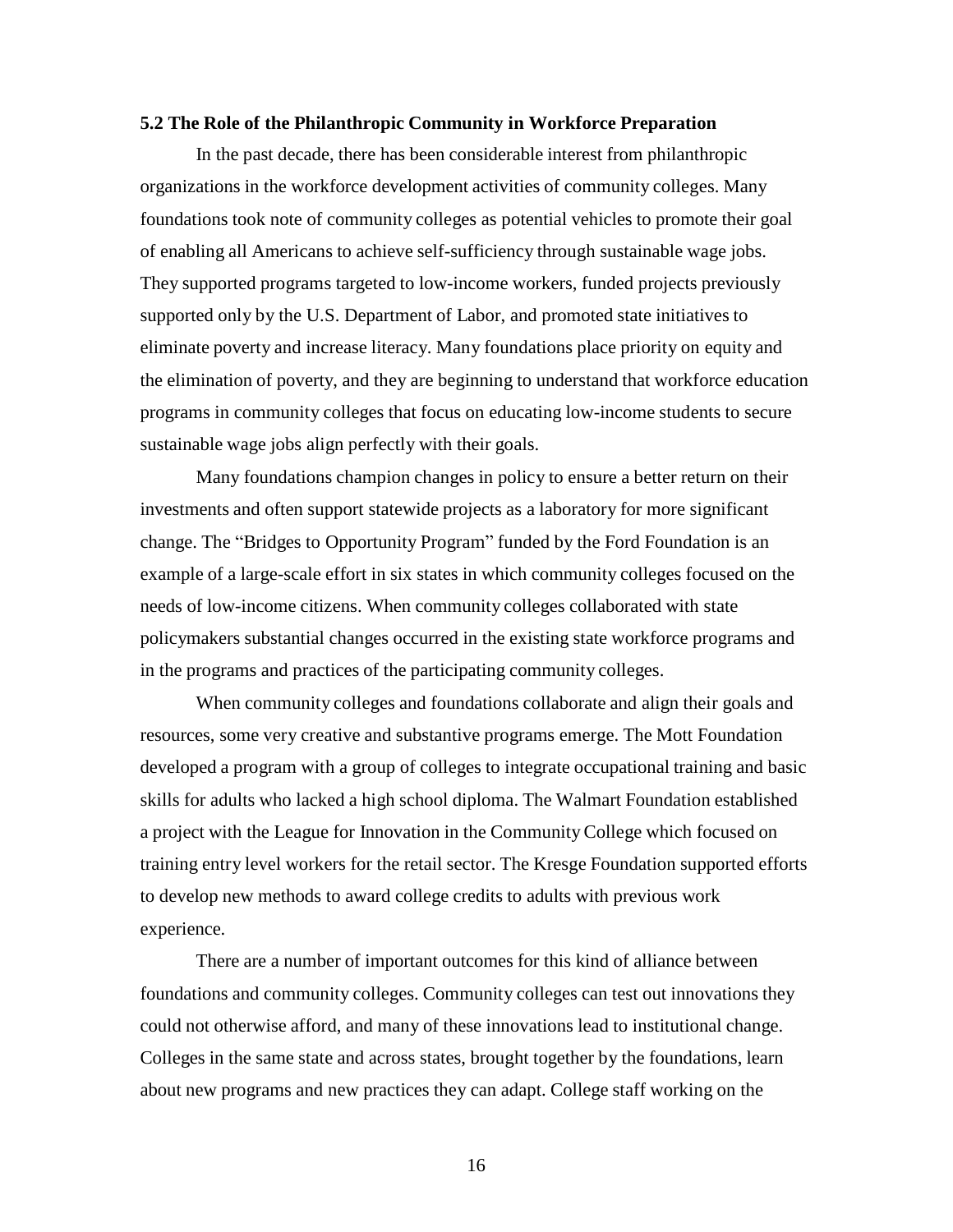projects begin to appreciate that they are involved not only in efforts to improve their own institution but that they are engaged in substantive work to improve the nation. In a period when state and federal resources to colleges are waning, the philanthropic community will become even more important to future workforce activities at community colleges.

#### **5.3 Training Dislocated Workers**

In the Great Recession of 2008–2010, the American economy lost over 8.7 million jobs. Unemployed adults streamed into community college workforce programs for retraining in new fields since many of the old jobs were eliminated. Because of their flexibility, community colleges were ideal venues for this new challenge, which expanded the scope of workforce programs.

Michigan developed its own program, No Worker Left Behind, which resulted in 140,000 adults receiving two years of free community college training in occupational programs. Thus, community colleges in that state and others became the central institution for preparing dislocated adult workers (State of Michigan, 2009). Not only were the colleges the "go to" institutions for relevant workforce preparation, they also provided literacy training, counseling, and other forms of wraparound services such as food pantries and assistance with housing and transportation.

The Great Recession also motivated a major federal response solely devoted to expanding the workforce capacity of community colleges. With strong support from the Obama administration in 2009, Congress passed legislation initiating a \$2 billion U.S. Department of Labor program to increase the capabilities of community colleges to help unemployed adults learn skills for high-wage, high-demand technical occupations—the Trade Adjustment Assistance Community College and Career Training Program (TAACCCT).

As TAACCCT comes to an end in September 2018, over 256 grants have been awarded, impacting 60 percent of the nation's community colleges. TAACCCT provided staff development funds and funds to purchase additional technical equipment. In addition, it stimulated colleges to form collaborative networks both within their states and around specific industries. These networks will have a very important impact on how the colleges work together on programs in the future (U.S. Department of Labor, 2018).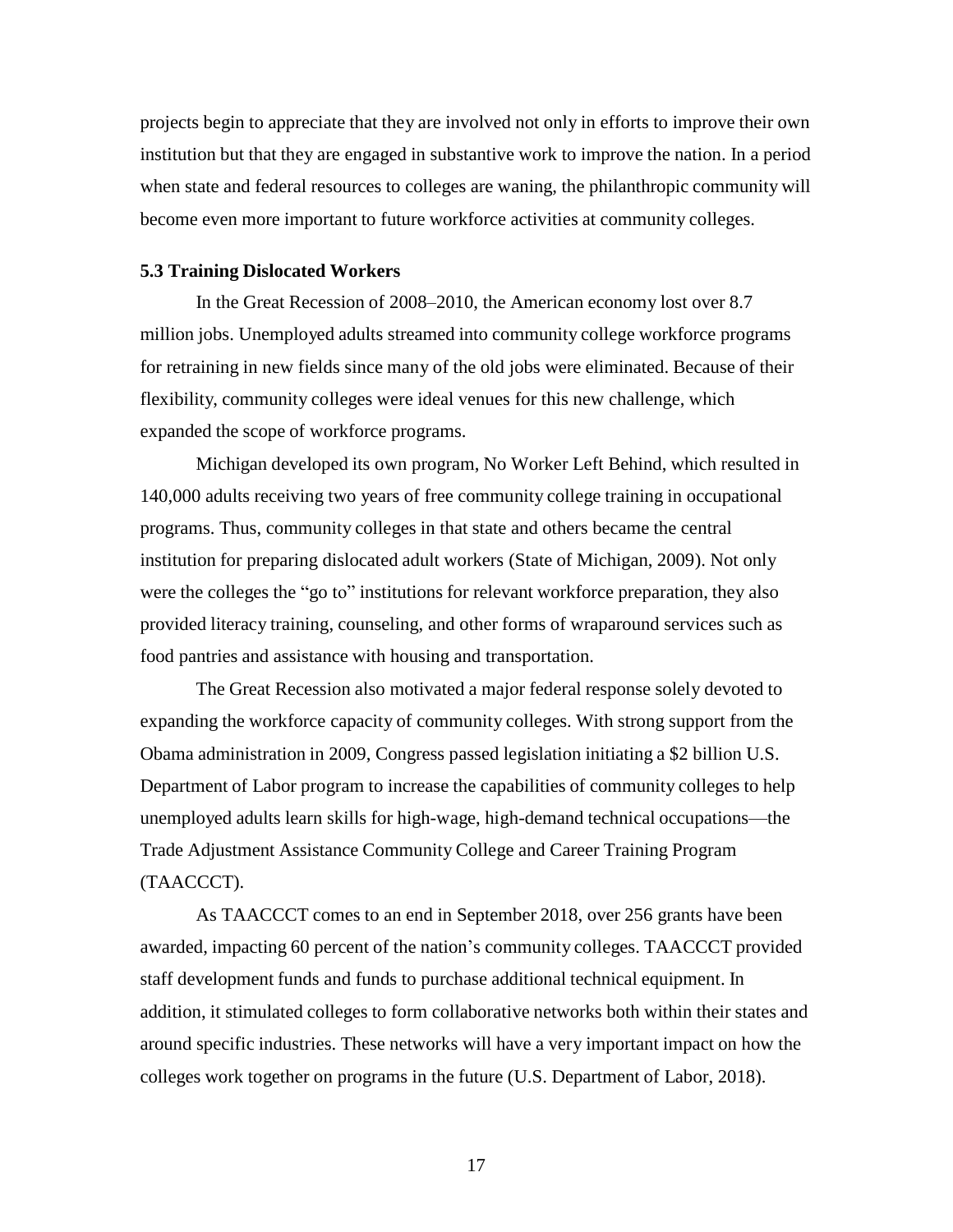## **5.4 Reimagining Apprenticeship**

Unlike many other nations, the workforce system in the United States has always been primarily school-based. Yet parallel to the educational sector, a collectively bargained trade union apprenticeship system has developed. The formal arrangements for a "registered" apprenticeship was structured through the United States Department of Labor and is generally found only in unionized workplaces, primarily in the manufacturing and construction sectors. This meant a relatively small number of workers involved. By 2013 there were about 287,750 apprentices in the workforce or about 0.2 percent of the workforce (cited in Newman and Winston, 2016, p. 188).

Community colleges play a role in the traditional apprenticeship programs by often supplying the "classroom" components of the system. In addition, many community colleges are active with employers who are either non-union or choose to develop their own independent work-based learning programs outside of the Department of Labor such as internships, cooperative education, and other forms of employees in training. Paradoxically, however, as the traditional apprentice sectors of unionized workers have diminished significantly in the past twenty years, there has been growing interest on the part of companies and policy advocates in the expansion of apprenticeship as a workbased learning system.

This interest was motivated by the private sector, which has expressed a persistent concern that entry level skills were not being adequately addressed in current workforce programs. In addition, policymakers were focused on the need for a better workpreparation system for high school students who choose not to attend college. As the costs of college attendance rose, there was a call for expansion of the apprenticeship system as an alternative to taking more technical classes.

Both the Trump and Obama presidential administrations have argued for the expansion of the apprenticeship system. First, they would like to see a rigorous apprenticeship program that is outside the traditional collective bargaining model that is not tied to union/management relations. Second, they would like to see apprenticeship programs expanded to include new occupations such as insurance and information technology. With the leadership of the AACC, community colleges are beginning to explore expanding their workforce programs to include apprenticeship training. One goal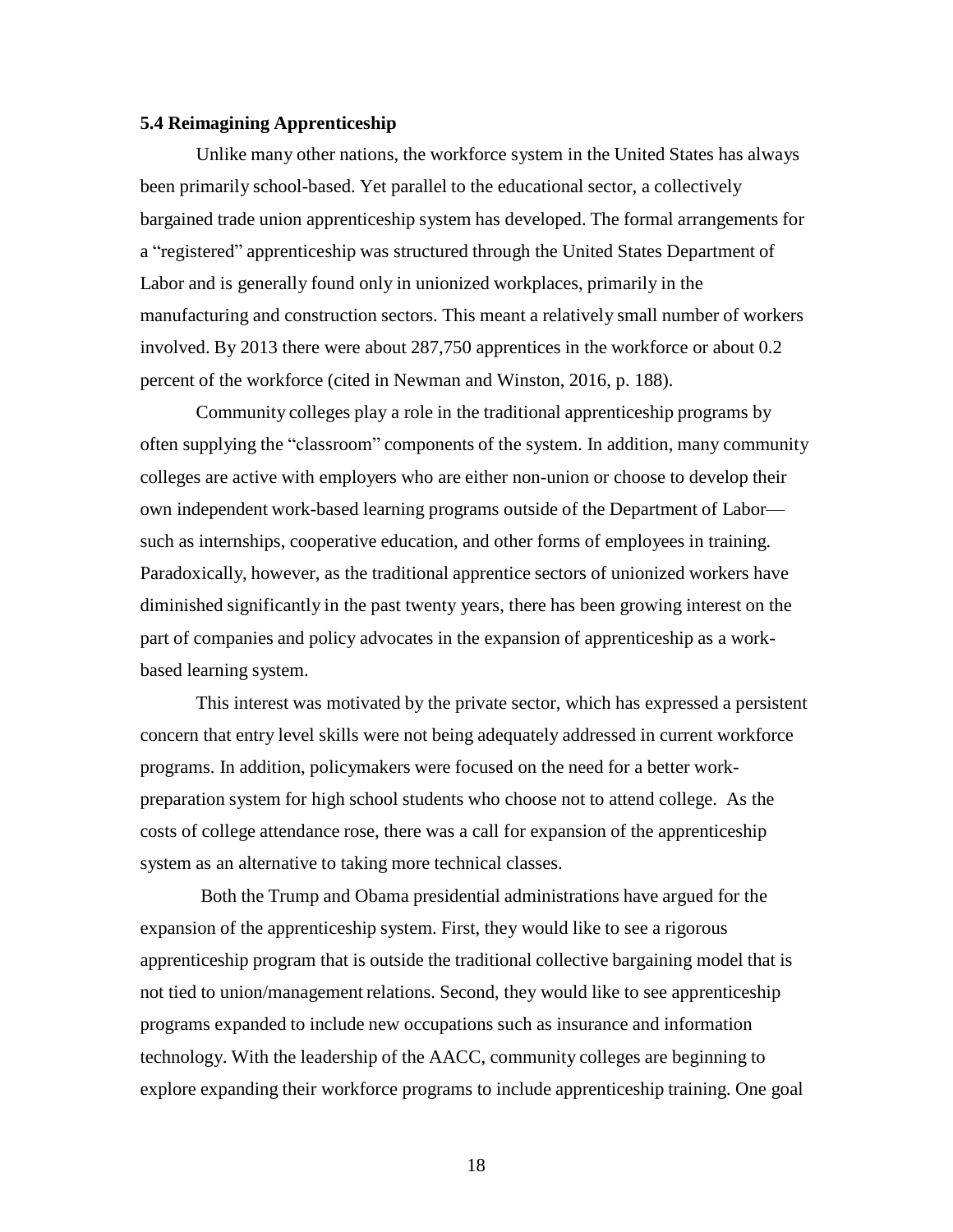is to update the apprenticeship system to capitalize on the value of work-based learning coupled with the awarding of an educational degree such as an associate degree.

#### **5.5 Entrepreneurial and Innovative Activities**

The recovery from the Great Recession made it clear there were not enough jobs to meet the needs in many communities. Community college workforce development activities needed to include programs that would create economic opportunities through entrepreneurial activities. In many parts of the country, the dominant industries shed thousands of jobs, and because of technical changes and new overseas investments the jobs were not coming back. Many community colleges, therefore, began creating programs to support entrepreneurs through business assistance centers**,** which provided technical assistance for companies that wished to obtain federal procurement contracts. These assistance centers often served to promote student-run enterprises. Other colleges collaborated with private sector programs such as Goldman Sachs's 10,000 Small Businesses to train current entrepreneurs on how to expand their businesses.

Colleges such as LaGuardia CommunityCollege in New York and Lorain County CommunityCollege in Ohio developed business incubators to help start-up local enterprises. These were not just buildings to house new businesses but places with technical equipment to aid in product design and development. Such centers, called "maker spaces," were yet another way that the colleges extended their workforce development activities into the creation of new economic activity in communities hard hit by the economic downturn (Oakley & Bynum, 2017).

With these activities, the colleges were responding to the overall economic development needs of communities and the nation more than to the demand by the local private sector to meet their education and training needs. The colleges were responding to the need of the community for greater economic activity to create growth and prosperity, not to the specific demands of one company. However, the two were often highly related. For instance, Macomb CommunityCollege's Innovation Fund, which was funded by both the college and JPMorgan Chase, provided funds for companies that offered employment opportunities for students in highly skilled work. As JPMorgan Chase Director of Workforce Initiatives Chancy Lennon put it, "Detroit-area entrepreneurs are vital to southeast Michigan's continued economic recovery, and the Innovation Fund is a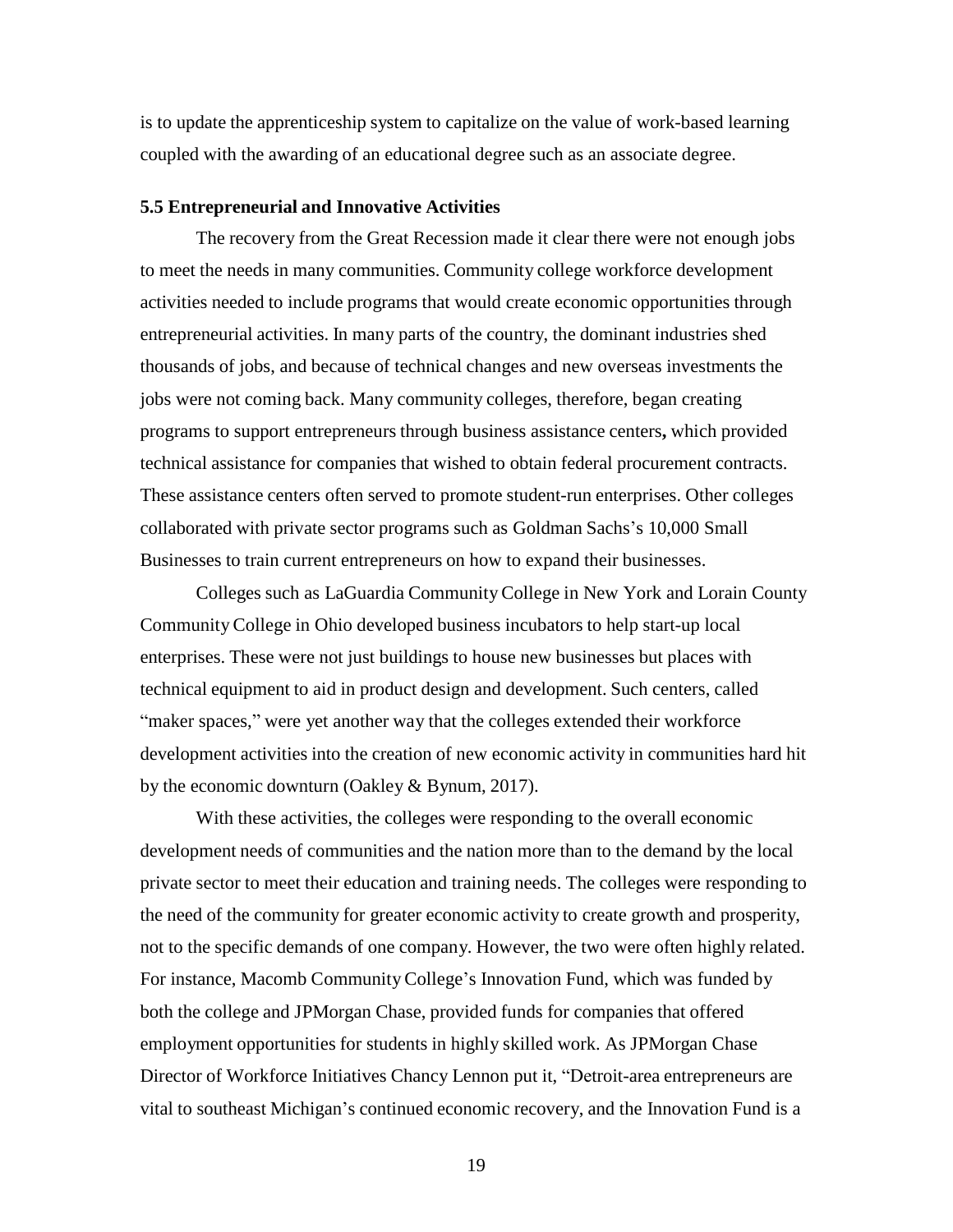catalyst for creating sustained growth and employment throughout the region" (Macomb CommunityCollege, 2014, p. 1).

While some might question whether these applied economic development activities move community colleges away from their main mission of student success, these activities play a key role in their communities. First, they respond to the needs of local small business by providing employment for students. Second, aiding business formation at the local level validates the significance of the college to the community and is instrumental in obtaining local support for local college funding requests. Finally, by promoting student involvement in local entrepreneurial activities, it is encouraging the acquisition of vital skills and the individuals who possess them to stay in the community.

#### **5.6 Community College Workforce Development Networks**

As colleges respond to their communities with more specialized workforce development programs and activities, collaboration with other community colleges working with similar industries or facing similar community economic development priorities is extremely important. While most community colleges are organized within their states, these networks establish close ties with colleges in many different states and permit the colleges to play a national role while still operating locally.

For example, in 2008 many communities in the Midwest faced massive lay-offs of workers in manufacturing, and community colleges responded by organizing a peer learning group called the CommunityCollege Workforce Consortium (CCWC). These colleges developed joint programs to deal with the changes within their communities by learning to share resources, programs, and services across a variety of training programs.

Another example, developed through the efforts of Gateway College in Kenosha, Wisconsin, is the National Coalition of Certification Centers (NC3). This organization now includes over 75 colleges working in partnership with employers such as Snap-on Tools, Trane, and Fiat Chrysler Automobiles to develop comprehensive curriculum and skills certifications in important career fields. The goal is to develop transferable certifications that will enhance opportunities for students to be employed (National Coalition of Certification Centers, 2018).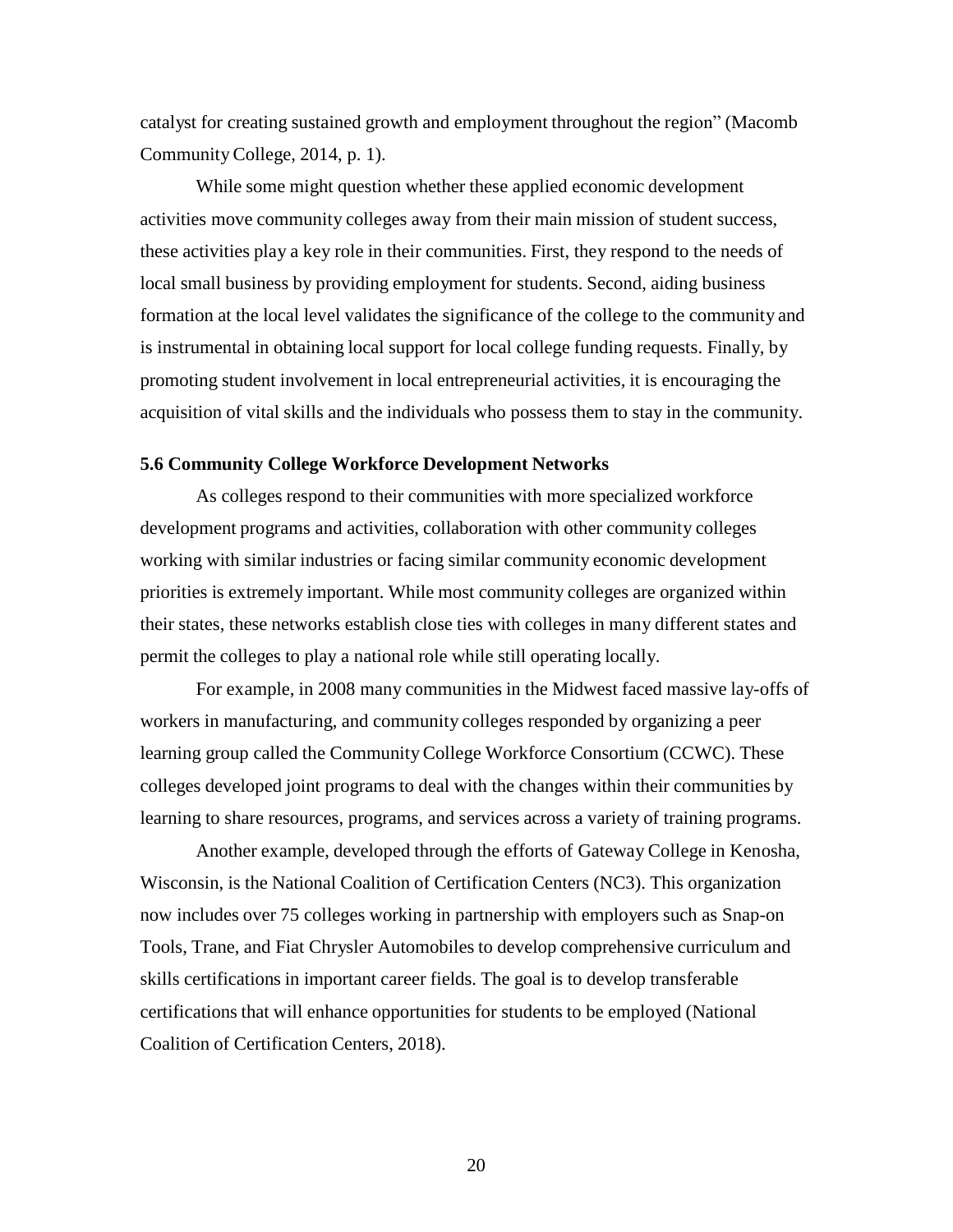## **5.7 The Increasing Significance of STEM**

As the skills needed by employers continue to increase, there is a need for a substantial number of individuals who possess technical knowledge based on mathematics and science. While health care occupational programs traditionally mandated significant numbers of science courses, many community college programs in the business and manufacturing sectors have not required much of a STEM (science, technology, engineering, and mathematics) emphasis. The most often taught mathematics has been "shop math," focused on very rudimentary mathematical calculations involving fractions and percentages. However, as firms expand the roles of technicians who maintain, assemble, and often repair the equipment, software, and processes in the workplace, there is an increasing requirement for more science and mathematics courses in occupational programs.

STEM programs are designed to increase the capabilities of community college students to perform advanced work in fields such as mechatronics, cyber-security, and laboratory technicians. Most of these programs assume students will continue in a fouryear institution to complete a degree. While these programs seem to have a great deal of promise, the idea of STEM is still only in the initial stages of development. Based on National Student Clearinghouse data, CCRC has estimated that only about 6 percent of all community college students who transferred to a four-year school and received a bachelor's degree in six years or less were in STEM-related fields (Jenkins, 2018).

## **5.8 The Emergence of Guided Pathways for Workforce Program Students**

One of the most important and widespread new developments in workforce programs has been another major community college innovation—guided pathways. This effort was initiated in part as a response to the growing significance of certificates and degrees in certain fields in the United States. If jobs in the future require more workers to hold postsecondary credentials, then one important new criterion for the success of workforce development programs is program completion. While the United States had more individuals participating in postsecondary education among advanced countries, the completion rates among young adults (ages 25–34) placed the United States in 12th place, behind many other advanced countries (Bailey, Jaggars, & Jenkins, 2015, pp. 5–6).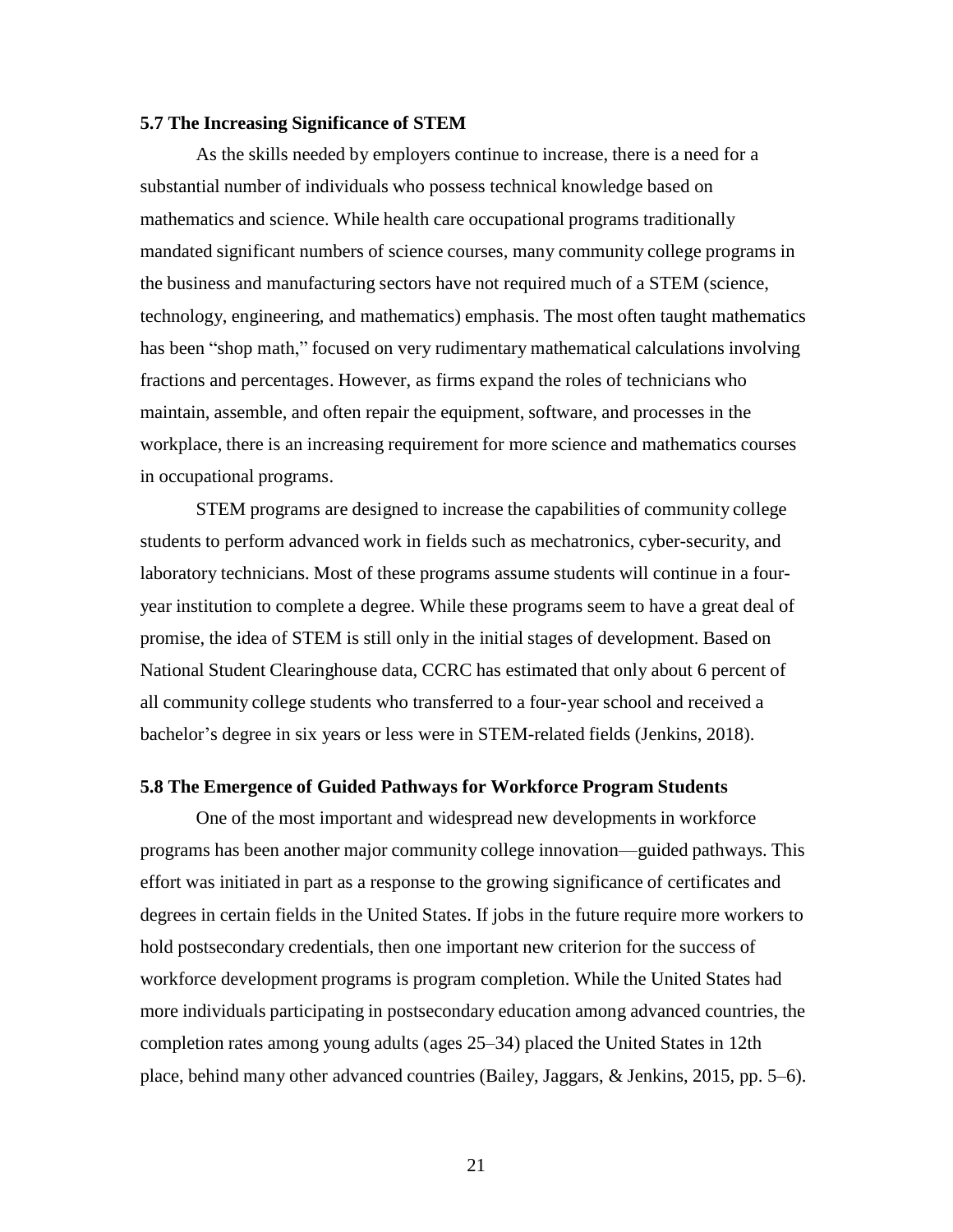As evidence mounted that college students, especially in the community college, were not achieving their goals, the Obama administration set a goal for millions more individuals to earn college degrees by 2020. The Bill  $&$  Melinda Gates Foundation in its project, Completion by Design, set a goal that 50 percent of community college students would earn a certificate, associate degree, or transfer by 2020. The Lumina Foundation adopted a "big goal": 60 percent of Americans would earn a high-quality degree or certificate by 2025. Over two thirds of the states initiated accountability funding measures that were generally tied to degrees or certificates. And Achieving the Dream, the national community college network organization founded in 2004, continued to promote reforms within community colleges to ensure that student success—typically measured by earning a degree or certificate or transferring—was the primary goal of each institution (Bailey et al., 2015, p. 7).

To reach these various goals many community colleges began to adopt the concept of the guided pathway. "The guided pathways approach to redesign starts with students' end goals in mind and then rethinks and redesigns programs and support services to enable students to achieve these goals" (Bailey et al., 2015). Researchers and leaders strongly agreed that students needed a clearly defined pathway to achieve their goals, and it was the responsibility of the institution to provide these pathways. By 2015, over one quarter of all community colleges in the nation were involved in these efforts.

The credit workforce programs were now faced with the need to adjust their activities to institutional changes suggested by the guided pathways approach. While workforce development programs always had strong accountability measures, such measures were primarily external to the institution and based on whether or not students got a job and how much they earned. Program initiation, design, and completion tended to be more *ad hoc,* developed to fit the needs of local employers. Workforce programs had been creating career pathways for many years, but the guided pathways concept required workforce educators to integrate pathways with liberal arts programs and to measure success by degrees and certificates earned. In addition, guided pathways required students to participate in wraparound services such as advising and counseling to help them better navigate the system.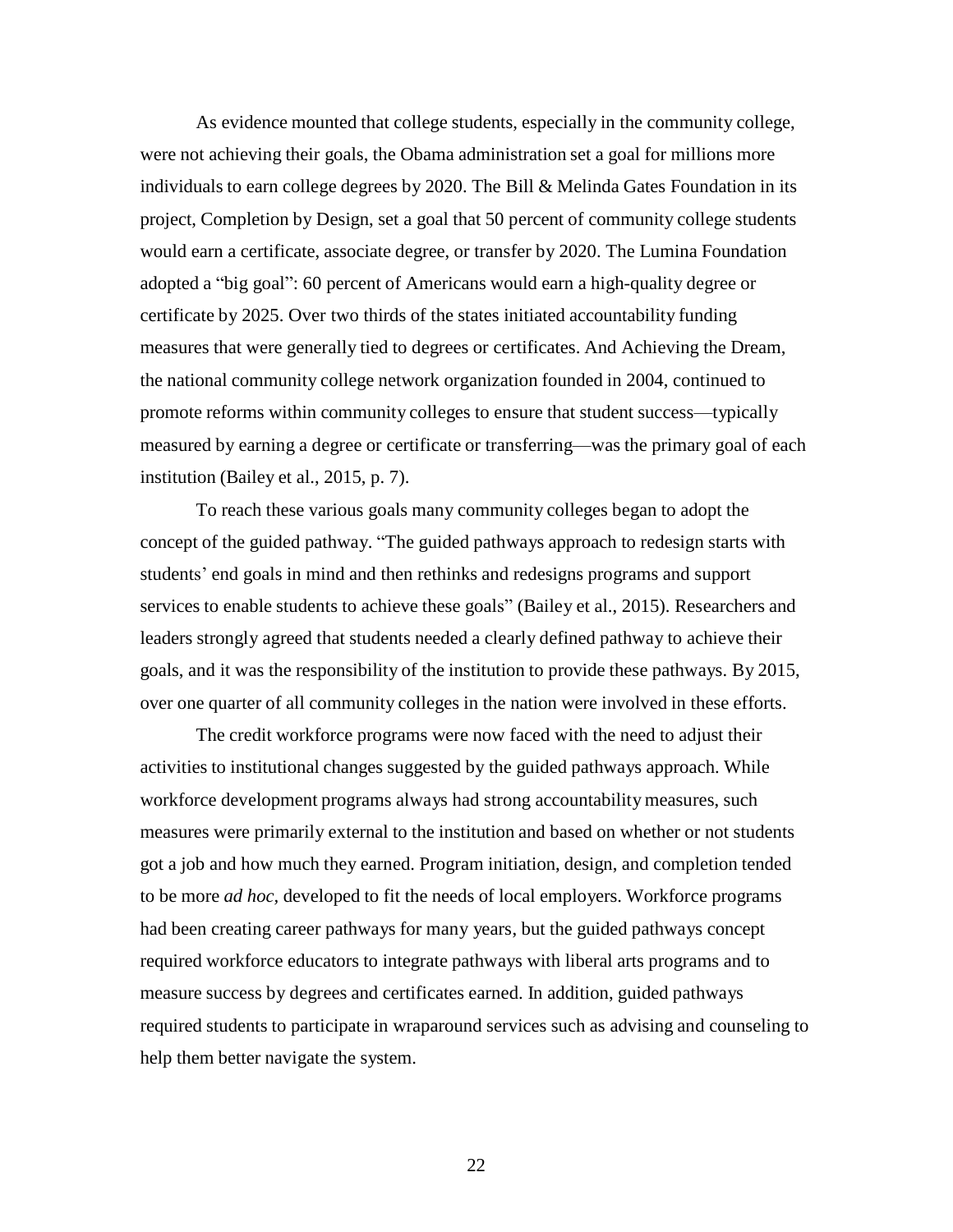Many of these strategies, however, are of dubious value to incumbent workers who are coming to the institution as "skill builders"—individuals seeking to increase their employment skills to provide for themselves and their families. Somewhat paradoxically, despite the continued efforts to bring credit and noncredit education together, the emphasis on guided pathways has led adults to pass up credit courses in order to selectively complete a series of courses on the noncredit side (Jacobs, 2017) that is more pertinent to their immediate needs.

#### **6. Conclusion**

The Great Recession of 2008–2010 stimulated enrollments in community college workforce programs to new heights. Adults facing employment disruption sought out community college programs to gain skills for new jobs. Furthermore, the Obama administration considered community colleges an "undervalued asset in our country" (Obama, 2009), and many programs were developed to position community colleges as the major workforce training providers in the nation.

In the next few years, the community colleges workforce development mission will need to adapt to three major trends. First, changes in the economy are producing a dual challenge for the colleges. As more jobs require higher skills, the education levels demanded by employers will continue to rise. This means that more community college workforce programs must assume that students should be prepared to complete a degree at a four-year institution or complete a community college baccalaureate. Except for allied health areas, most career and technical programs lack consistent integration between the skills programs and their "foundation" or basic liberal arts and sciences areas. Most occupational programs do not require these courses for certificates, and even if students want to complete a degree, occupational faculty consider them add-ons to be undertaken after they complete their technical program sequence. This is a mistake because not only do survey data clearly indicate that most career and technical students wish to obtain a four-year degree, but the evolution of many of these occupations means they will soon *require* a four-year degree. Even in work-based learning programs such as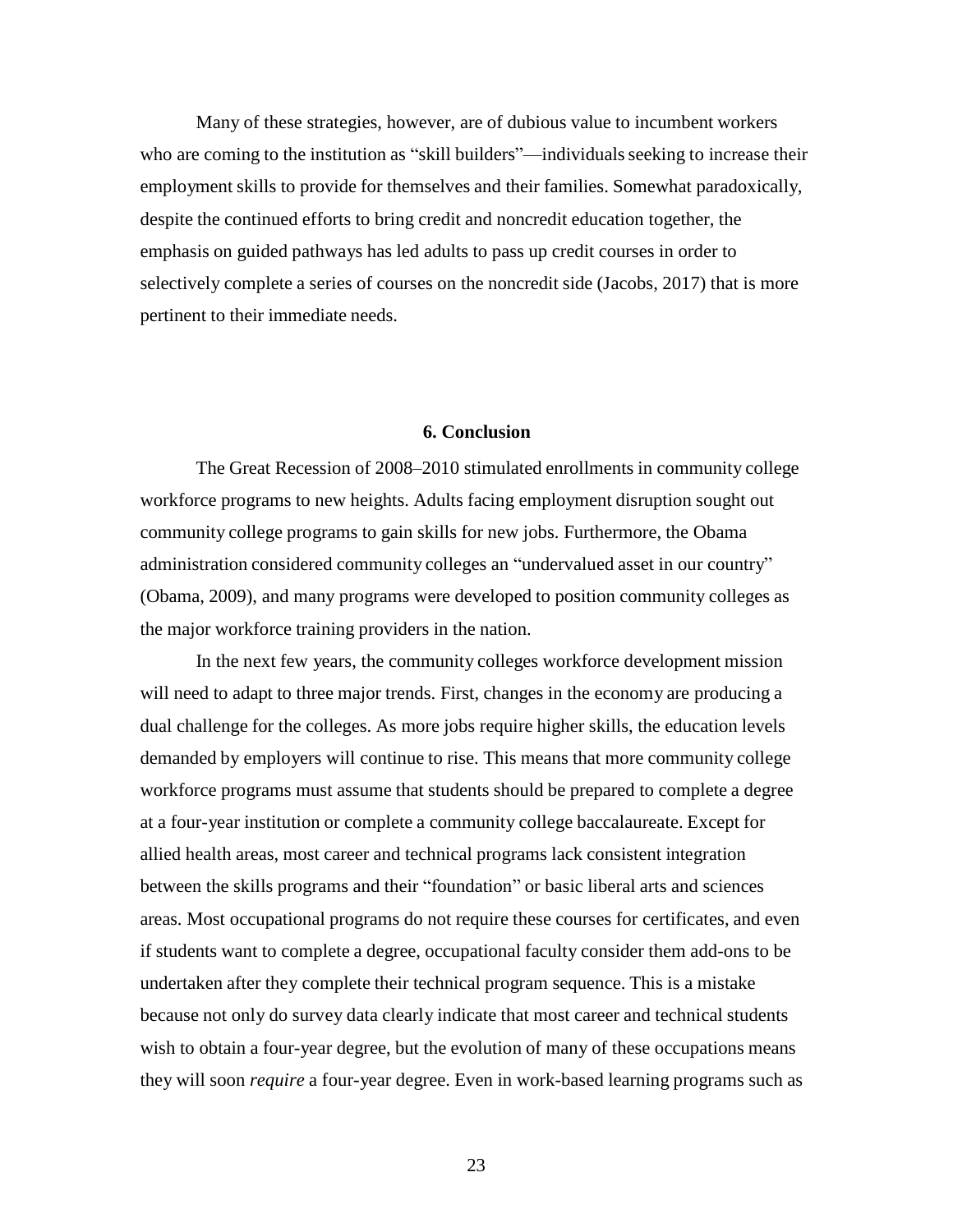apprenticeships, particularly the younger students view them as a first step toward a fouryear degree. The work of Anthony Carnevale at the Georgetown Center on Education and the Workforce has been very important in emphasizing that degrees in specific college majors lead to income gains, and his data support the belief that both specific degree skills and general skills matter in the long run for anyone attending a community college workforce program (Carnevale, Jayasundera, & Gulish, 2015).

Second, the heterogeneity of students continues to intensify, challenging the ability of community colleges to offer a variety of workforce programs. Workforce programs must meet the needs of high school students looking for a career, existing workers needing skills to increase their mobility, and dislocated workers looking for a career change. The ability to provide not simply the instruction but also the support services to make these students successful thus becomes an important goal of the programs. They will require a coherent and well-developed progression of classes that have knowledge validity (i.e., students need to learn relevant subject matter so they can fulfill their goals). For some liberal arts courses, this bar is met through well-prepared faculty who are familiar and current with their subject matter, and can continue to hone and develop their skills. However, career and technical courses have an additional burden to consider: How well do their programs meet the current, and most importantly future, needs of employers within their communities? Unlike other areas of the community college curriculum, career and technical education must be relevant to the employment and earnings of the students.

Given a decade or more of funding cuts to community colleges in most states, it is likely that many community college career and technical programs have not managed to keep up with some of the technical changes in the occupational areas they educate and train students to work in. This is a special concern in health, manufacturing, and business sectors that have integrated information technology. For example, few colleges have the capability to deal with the impact of big data issues at the workplace. In many colleges the information technology (IT) programs are maintained as discrete career and technical programs, while most companies integrate information technology skills within their various business units, resulting in significant IT demands in jobs related to medical record technologies or mechatronic technology. Truck driving programs remain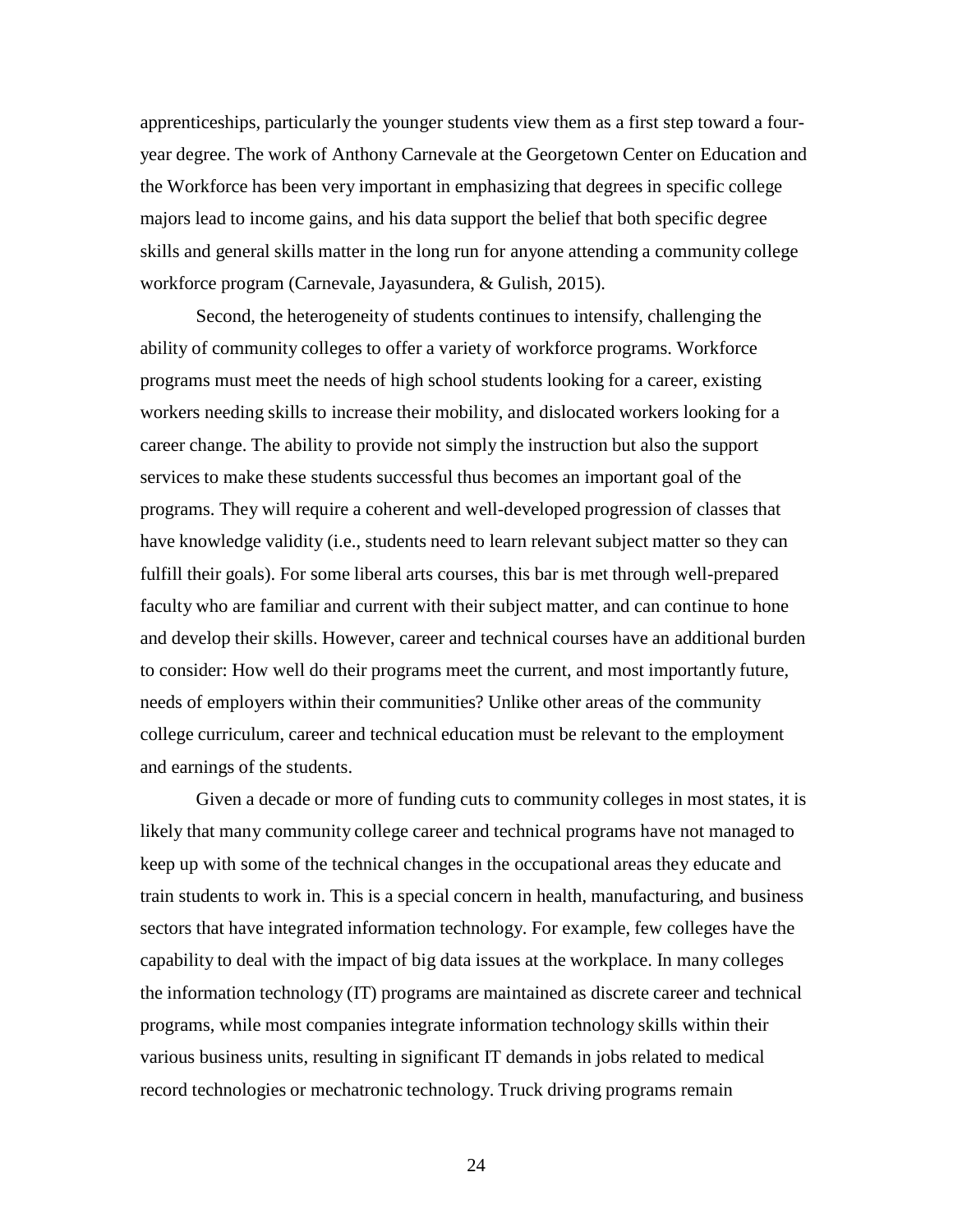traditionally focused, neglecting the potential impact of autonomous vehicles. Police academies rarely focus on cybersecurity training. Artificial intelligence raises another dimension for many of the programs—particularly in areas of accounting, marketing, and graphic and commercial design. The shift in many industries away from metals to composites, aluminum, and even additive manufacturing is not often reflected in construction and manufacturing curriculum.

Finally, the recent evolution in workforce education is producing a wide variety of activities and initiatives well beyond courses or programs. The workforce mission is not a separate stand-alone mission but integrated into all the rest of the college. This includes everything from serving as a place where entrepreneurial skills are taught, to providing technical expertise to local firms, to developing programs to serve the needs of high school students transitioning into career pathways, to promoting advanced technical training that results in a four-year degree. These activities do not fall under one administrative dean or a division of vocational education. They emerge out of many parts of the institution. The challenge in the future will be for college leaders to develop an organizational rationale which creates opportunities for all parts of the institution to participate.

Perhaps the best opportunity is for colleges to concentrate upon STEM initiatives, which will provide the basis for workforce programs to be linked to four-year college programs. Increasingly, job growth is not in areas that call only for some secondary education, but in sectors that require a four-year degree. Clearly, credit students understand this, as most national data indicate that students entering community colleges have four-year degrees as their goal. In many occupational areas where community colleges are strong—such as nursing programs—the employer desire for a four-year degree is already very apparent in most metropolitan labor markets. Moreover, the anticipated adoption of artificial intelligence by many sectors of the economy suggests that there will be even less employment for those without a four-year degree.

Thus, community colleges must continue to remain responsive to the unfolding needs of their communities for more employees who have four-year degrees and/or possess the appropriate basic skills to obtain these degrees. Clearly there will be many students, primarily adults, who need to acquire skills quickly so they can obtain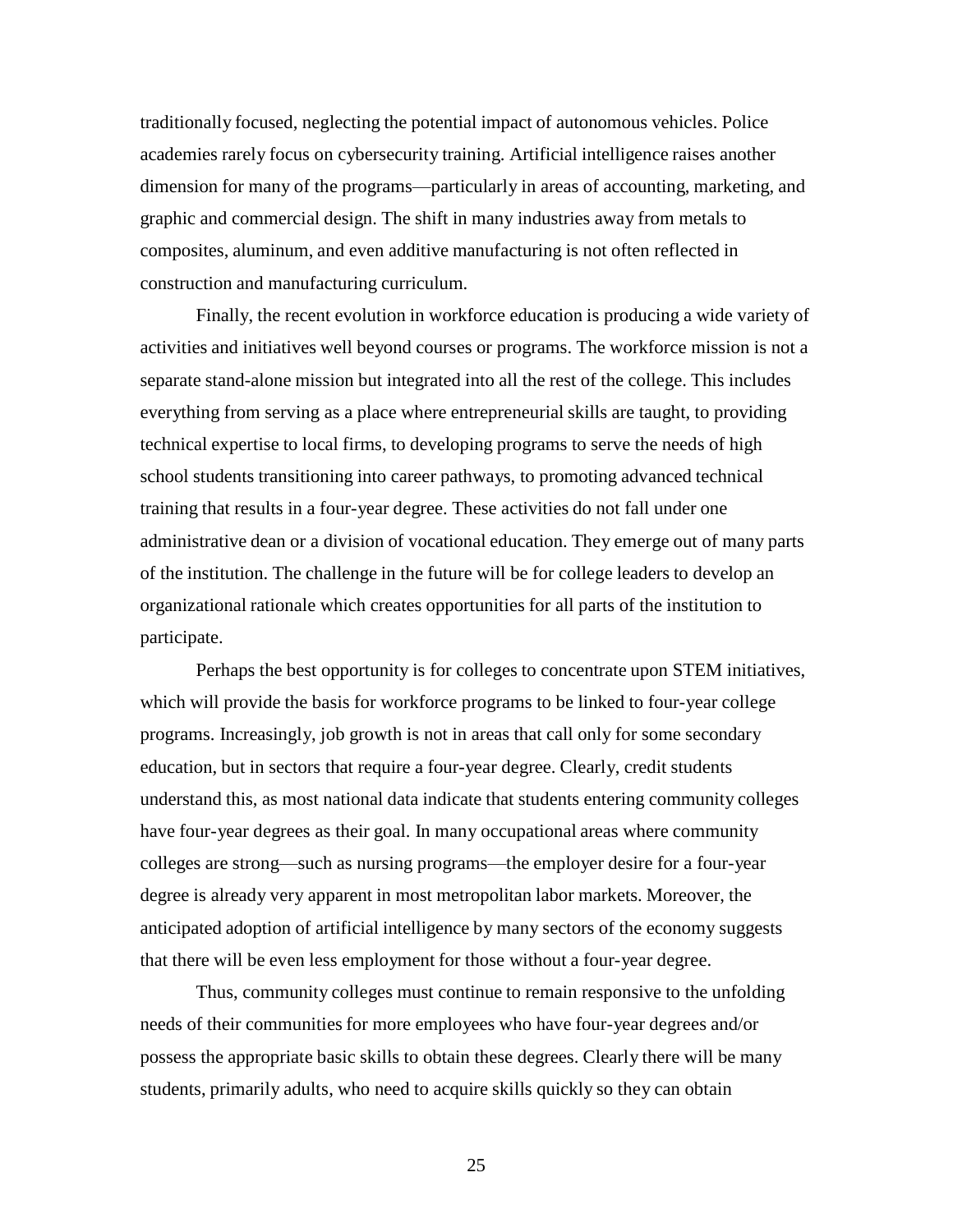meaningful work. Community colleges need to continue to provide that opportunity, but they also need to indicate to students that they will need credentials of value if they are to be competitive in the labor market. This challenge will continue to inform the future of workforce development in the American community college.

Surveying the status of workforce development in community colleges, there are significant grounds for optimism. Polls of the U.S. population consistently rate community colleges positively as institutions that provide value. Moreover, a recent Gallup poll indicated that confidence in community colleges was highest among Americans who did not possess a four-year degree (Busteed & Newport, 2018). Indeed, the public is aware of these institutions, considers their workforce mission an important innovation, and supports the college and its workforce mission with enthusiasm. With that support, the future is very bright.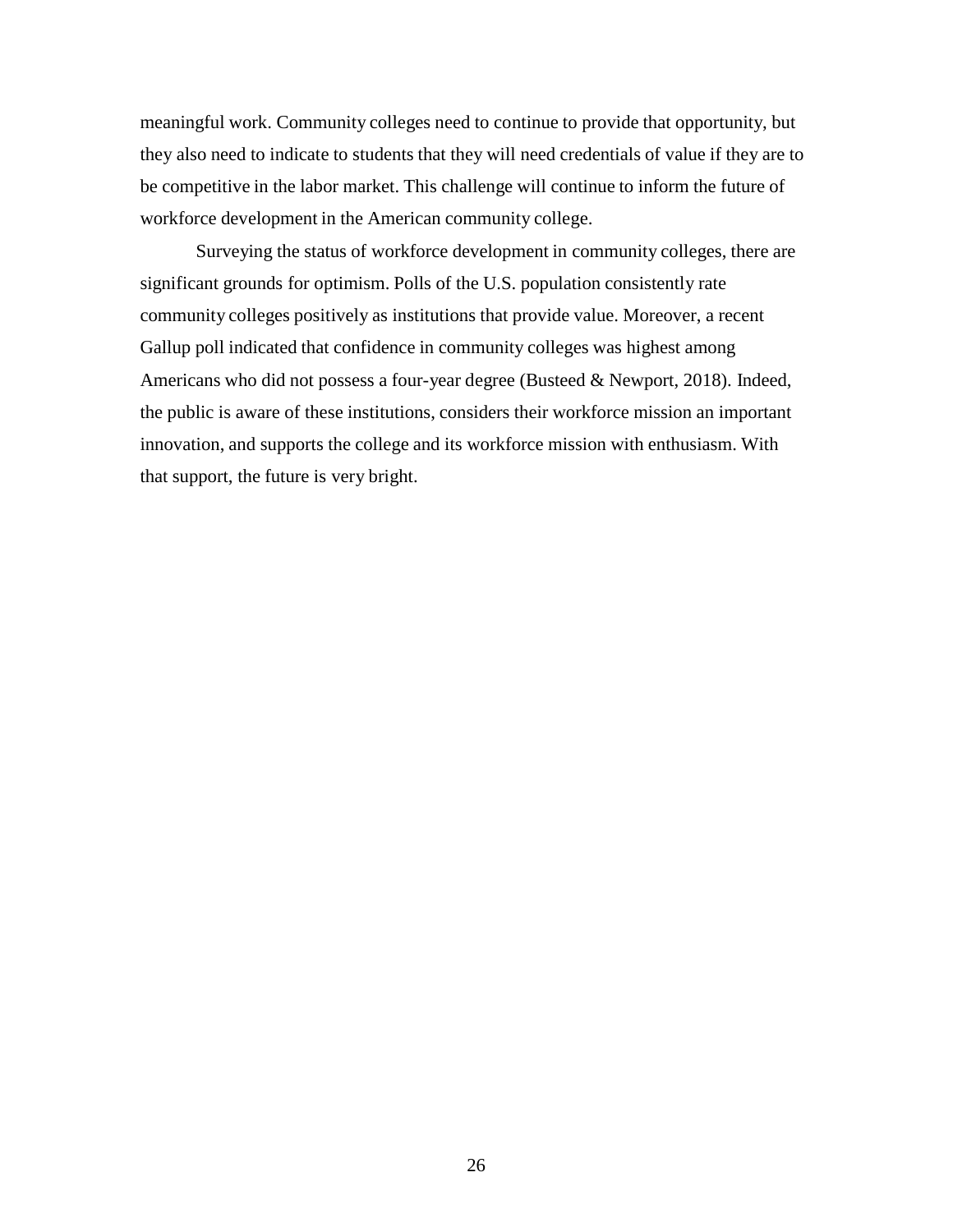## **References**

- Altschuler, G. (2014). A defense of liberal learning. *Inside Higher Ed.* Retrieved fro[m](https://www.insidehighered.com/views/2014/05/15/essay-new-book-beyond-university) [https://www.insidehighered.com/views/2014/05/15/essay-new-book-beyond](https://www.insidehighered.com/views/2014/05/15/essay-new-book-beyond-university)[university](https://www.insidehighered.com/views/2014/05/15/essay-new-book-beyond-university)
- American Association of CommunityColleges. (1988). *Building communities: A vision for a new century.* Washington, DC: Author.
- Bailey, T. R., Jaggars, S. S., & Jenkins, D. (2015). *Redesigning America's community college: A clearer path to student success.* Cambridge, MA: Harvard University Press.
- Busteed, B., & Newport, F. (2018). *Words used to describe "higher ed" make a difference*. Washington, DC: Gallup.
- Carnevale, A. P., & Desrochers, D. M. (2001). *Help wanted…credentialsrequired: Community colleges in the knowledge economy.* Princeton, NJ: ETS Press.
- Carnevale, A. P., Jayasundera, T., & Gulish, A. (2015). *Good jobs are back: College graduates are first in line.* Washington, DC: Center on Education and the Workforce.
- Cohen, A. M. (1998). *The shaping of American higher education: Emergence and growth of the contemporary system.* San Francisco, CA: Jossey-Bass.
- Cohen, A. M., & Brawer, F. B. (1996). *The American community college* (3rd ed.). San Francisco, CA: Jossey-Bass.
- Day, P. R. (1985). *In search of community college partnerships.* Washington, DC: American Association of CommunityColleges.
- Dougherty, K. J., & Bakia, M. F. (1999). *The new economic development role of the community college*. New York, NY: Columbia University, Teachers College, Community College Research Center.
- Floyd, D. L., Skolnik, M. L., & Walker, K. P. (2005). *The community college baccalaureate: Emerging trends and policy issues.* Sterling, VA: Stylus Publishing.
- Grubb, W. N., Badway, N., Bell, D., Bragg, D., & Russman, M. (1997). *Workforce, economic, and community development: The changing landscape of the "entrepreneurial" community college.* Berkeley, CA: University of California, National Center for Research in Vocational Education.
- Grubb, W. N., & Lazerson, M. (2004). *The education gospel: The economic power of schooling.* Boston, MA: Harvard University Press.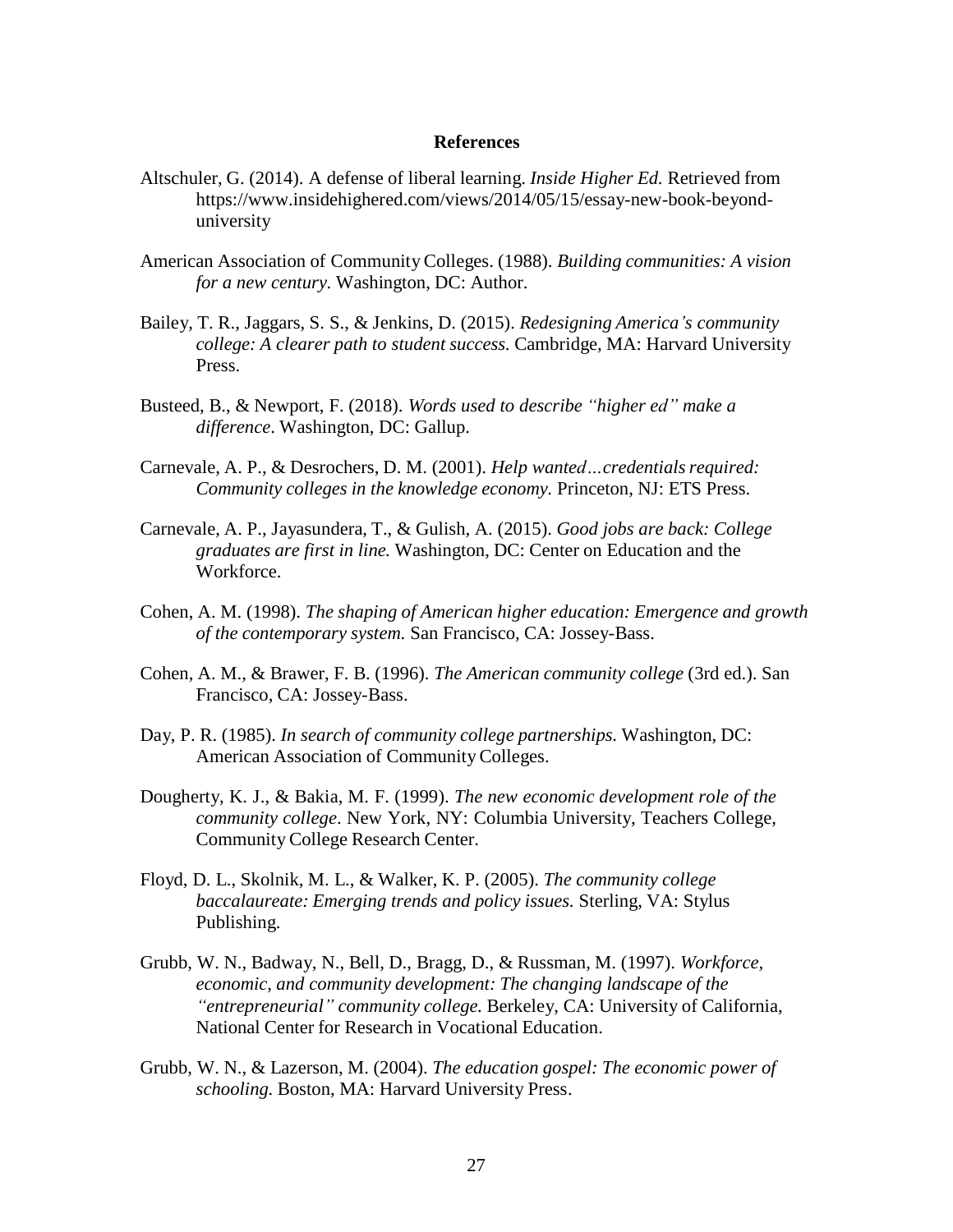- Hull, D., & Grevelle, J. H. (1998). *Tech prep the next generation.* Waco, TX: Cord Communications.
- Jacobs, J. (1987). *Training and public policy*. Ann Arbor, MI: Industrial Technology Institute.
- Jacobs, J. (1989). Training the workforce of the future. *Technology Review, 92,* 66–72.
- Jacobs, J. (1992). *Customized training: A priority for Michigan community colleges.* Watertown, NY: State University of New York Jefferson, Center for Community Studies.
- Jacobs, J. (2001). What is the future for post-secondary occupational education? *Journal of Vocation Education, 26*(2), 172–205.
- Jacobs, J. (2017, October). Adults and community college degrees. *Inside Higher Education.* Retrieved fro[m](https://www.insidehighered.com/views/2017/10/09/community-colleges-should-focus-more-educating-adults-essay) [https://www.insidehighered.com/views/2017/10/09/community-colleges-should](https://www.insidehighered.com/views/2017/10/09/community-colleges-should-focus-more-educating-adults-essay)[focus-more-educating-adults-essay](https://www.insidehighered.com/views/2017/10/09/community-colleges-should-focus-more-educating-adults-essay)
- Jacobs, J., & Grubb, W. N. (2006). The limits of "training for now": Lessons from information technology certification. In T. Bailey & V. S. Morest (Eds.), *Defending the community college equity agenda* (pp. 132–54). Baltimore, MD: Johns Hopkins Press.
- Jacobs, J., & Teahen, R. (1997). Shadow colleges and NCA accreditation: A conceptual framework. In *A collection of papers on self-study and institutional improvement*  (pp. 13–19)*.* Chicago, IL: North Central Association of Colleges and Schools.
- Jenkins, D. (2018). *CCRC analysis of National Student Clearinghouse data on fall 2010 FTEIC, degree-seeking community college cohort*. Unpublished manuscript.
- Karp, M. M., Jacobs, J., & Hughes, K. L. (2003). *Credentials, curriculum, and access: The debate over nursing preparation.* Washington, DC: CommunityCollege Press.
- Liebowitz, M., & Taylor, J. C. (2004). *Breaking through: Helping low-skilled adults enter and succeed in colleges and careers.* Boston, MA: Jobs for the Future.
- Macomb CommunityCollege. (2014). *YearOneReport: Innovation fund.* Warren, MI: Macomb CommunityCollege.
- Makela, J. P., Bragg, D. D., & Harwell, E. (2015). *Applied baccalaureate degrees in STEM and technician education: Program implementation in five regions of the United States*. Champaign, IL: University of Illinois at Urbana-Champaign, Office of CommunityCollege Research and Leadership.
- Modernization Forum Skills Commission. (1993). *Skills for industrial modernization.* Dearborn, MI: Author.